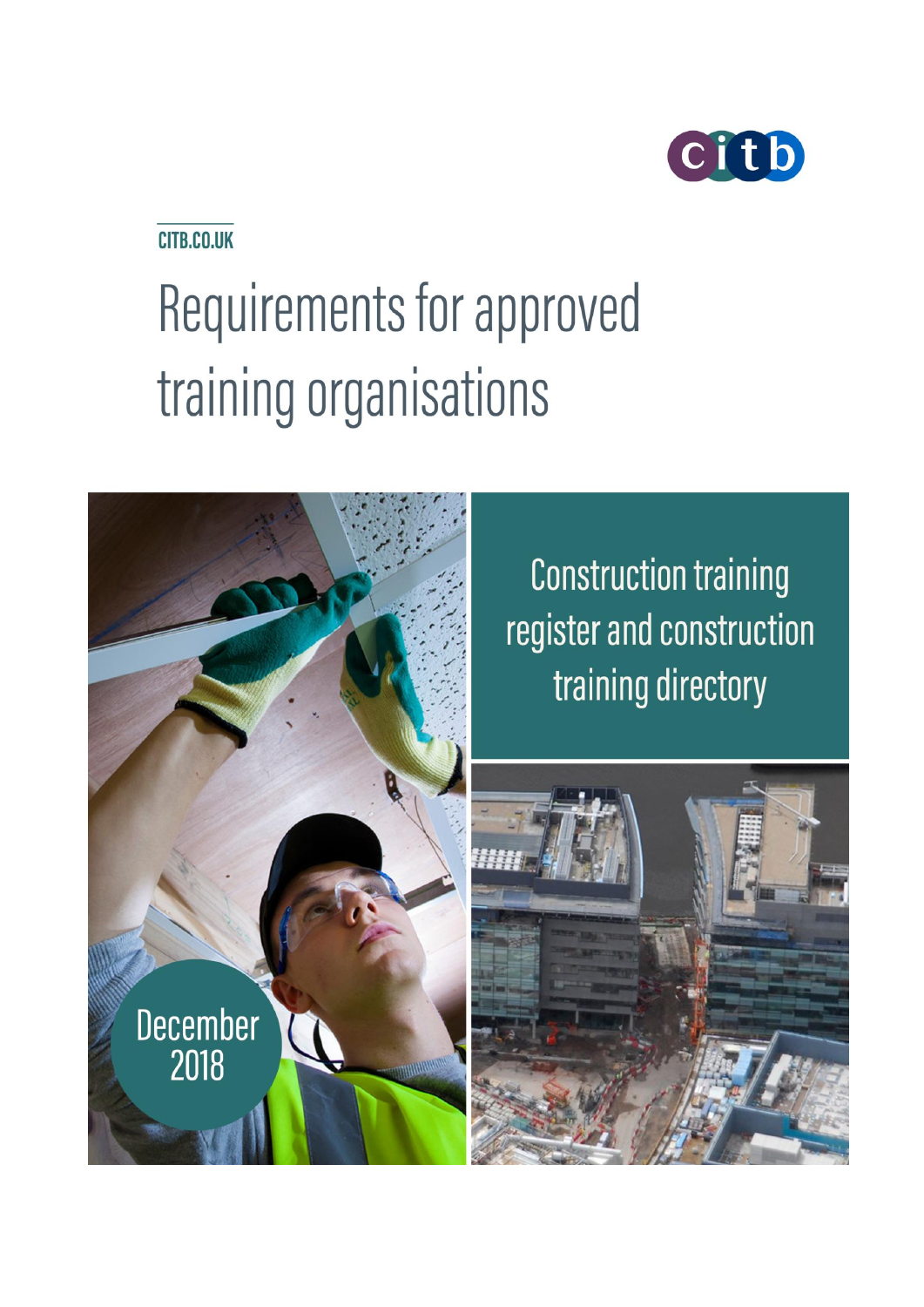Published by CITB, Bircham Newton, King's Lynn, Norfolk PE31 6RH

#### **© Construction Industry Training Board 2017**

First published November 2017 Revised January 2018, June 2018, December 2018

CITB is registered as a charity in England and Wales (Reg No 264289) and in Scotland (Reg No SC044875)

CITB has made every effort to ensure that the information contained within this publication is accurate. This pack has been prepared as a downloadable resource. It may be freely printed without further permission from CITB on the condition that it is used solely within the purchasing organisation and is not used for profit or gain.

\_\_\_\_\_\_\_\_\_\_\_\_\_\_\_\_\_\_\_\_\_\_\_\_\_\_\_\_\_\_\_\_\_\_\_\_\_\_\_\_\_\_\_\_\_\_\_\_\_\_\_\_\_\_\_\_\_\_\_\_\_\_\_\_\_\_\_\_\_\_\_\_\_\_\_\_\_\_\_\_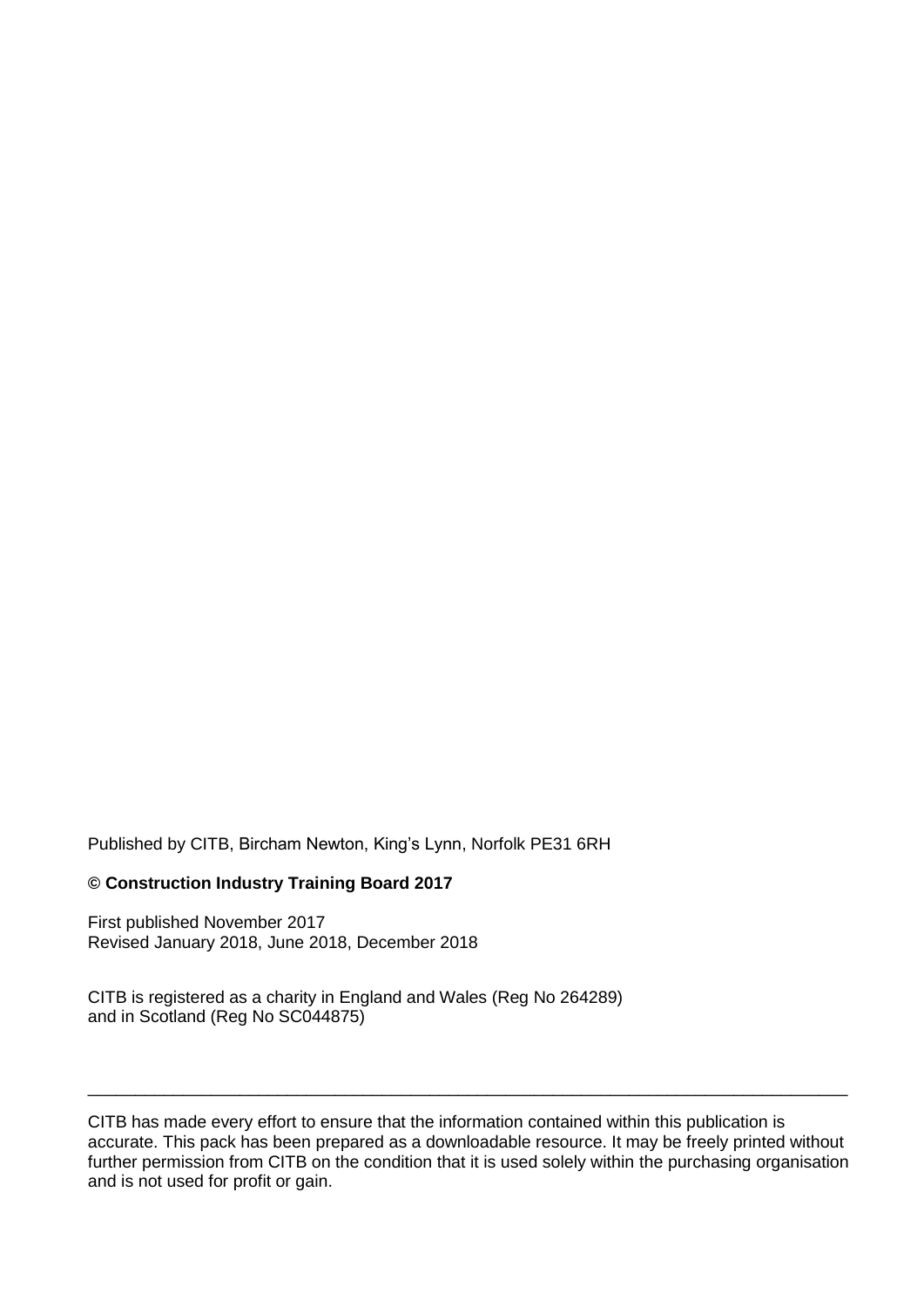# **Contents**

| Appendix 1 - Approved Training Organisation approval criteria |  |
|---------------------------------------------------------------|--|
|                                                               |  |
|                                                               |  |
|                                                               |  |
|                                                               |  |
|                                                               |  |
|                                                               |  |
|                                                               |  |
|                                                               |  |
|                                                               |  |
|                                                               |  |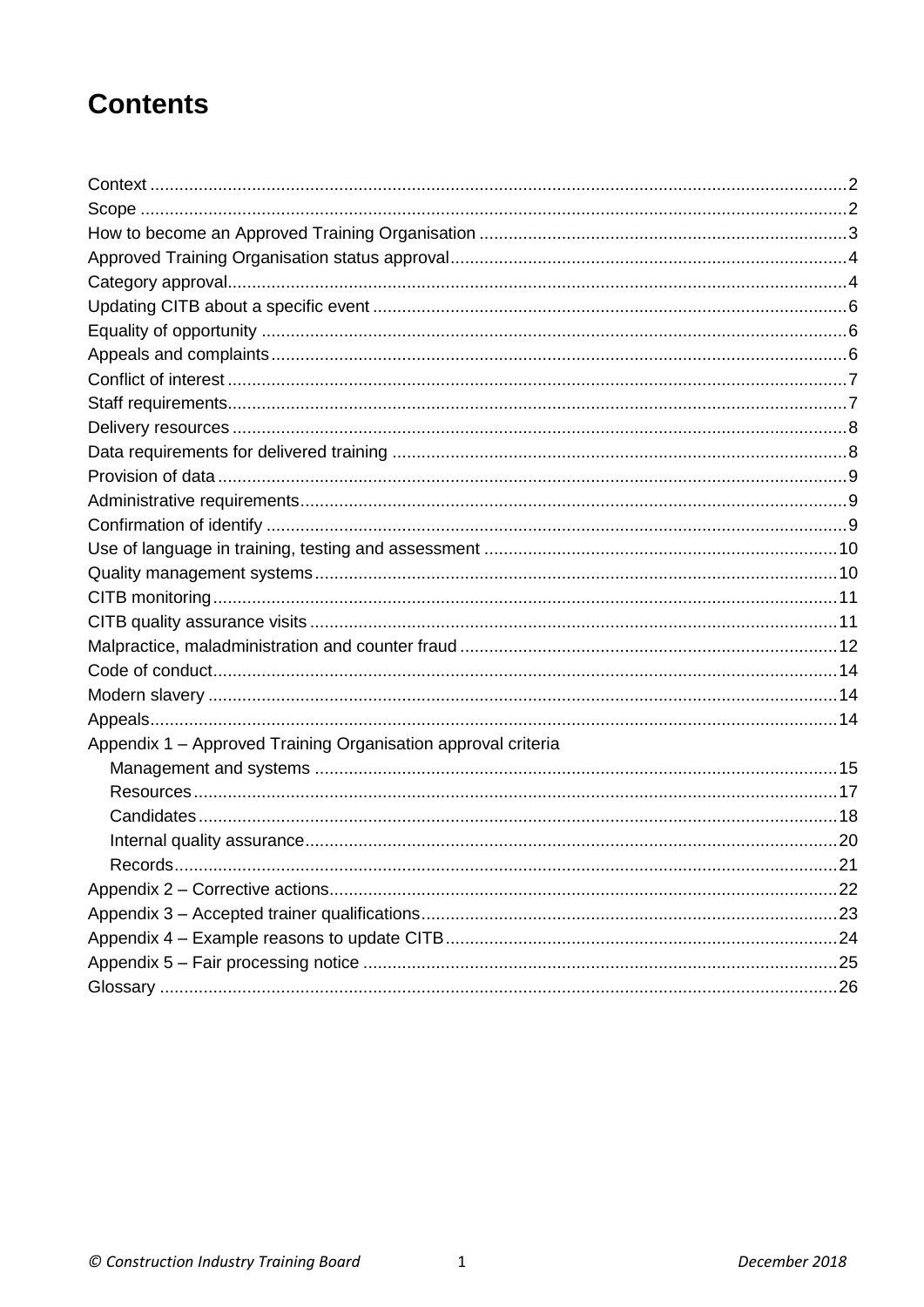# **Context**

At the heart of CITB is the need to focus on three industry priorities:

- careers
- standards and qualifications
- training and development.

One way in which we are achieving this is through the development of a new approach to how we support and fund training. This has led to the introduction of Approved Training Organisations (ATOs) to bring greater standardisation to industry training and increase the transferability of skills between employers.

#### **The principle aims of the new approach are to:**

- reduce duplication in the delivery of training
- eliminate duplication of grants for training
- enable CITB to direct grants to priority areas
- provide CITB and, in turn, industry with valuable data about skills in the construction industry.

#### **We are achieving this in the following ways.**

- Creating training standards that employers and training providers can deliver against. This will bring the opportunity for greater clarity and consistency in construction training.
- Putting in place a directory where training courses that meet the requirements can be accessed by employers. This will enable industry to locate the training it needs and make informed decisions about who to use.
- Quality assuring the delivery of training so that industry can be confident that the training provided to workers in construction meets the required standard.
- Putting in place a register of candidates' training achievements that will give visibility to the training that individual workers in the construction industry have completed. In turn, this should provide valuable information about the level of training and skill in our industry.
- Paying CITB grants directly to employers who book their workers onto training courses; payment will be made upon completion of training, as entered on to the register. By doing this we can remove duplication and direct our funds towards training in areas that are a priority to industry.

### **Scope**

- Approved Training Organisation standard terms and conditions.
- Scheme rules for CITB products.
- Construction Training Register and Construction Training Directory user guides.
- CITB equality of opportunity policy.
- CITB appeal policy.
- CITB invigilation policy.
- CITB conflict of interest policy.
- Modern slavery policy.
- CITB Grant scheme rules.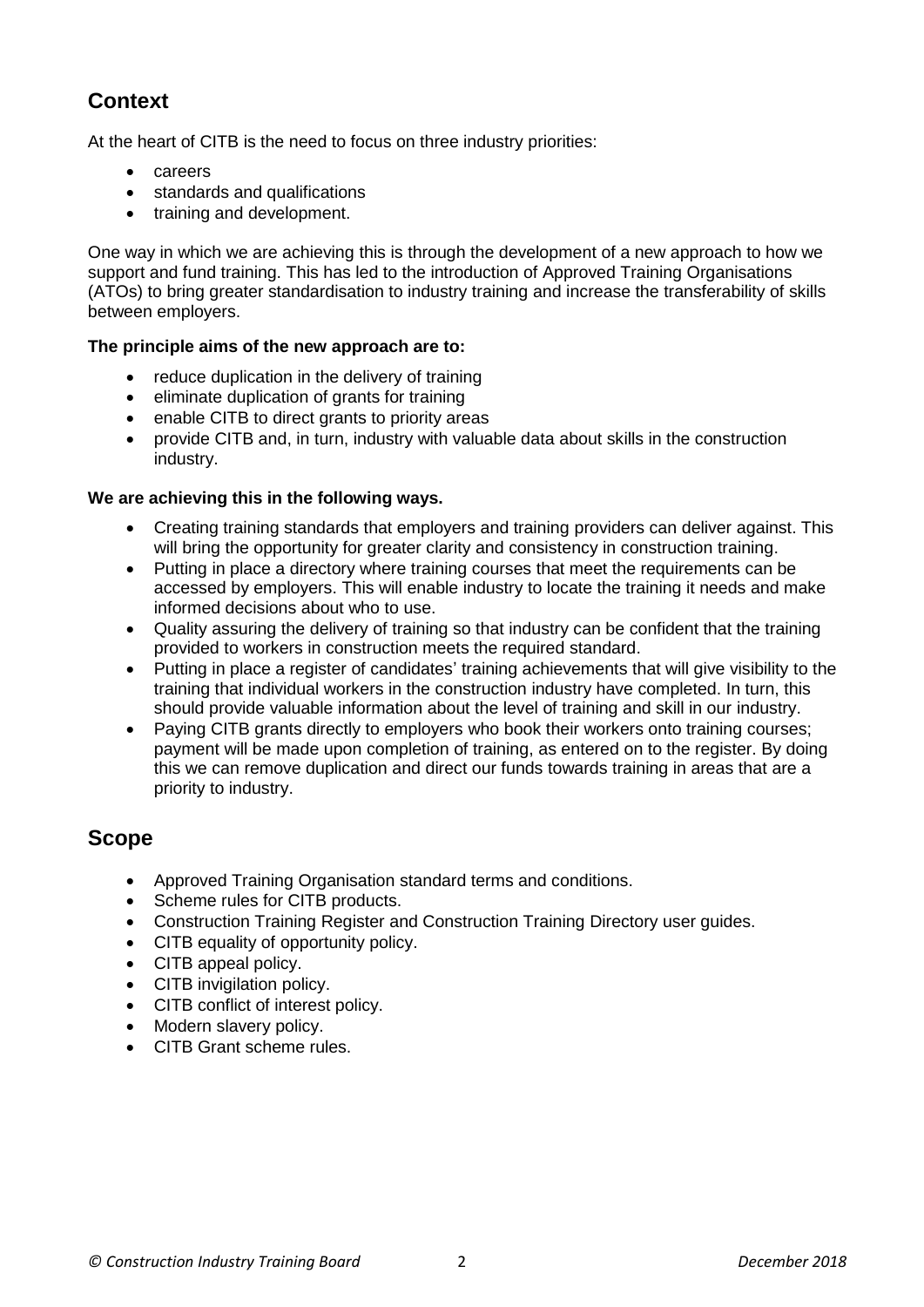# **How to become an Approved Training Organisation**

- **1.** Your approval will allow you to operate throughout Great Britain, as defined within the standard terms and conditions of your contract with CITB. By applying to be an Approved Training Organisation you accept this document (or any subsequent revisions to this document(s), as may be notified to you by CITB from time to time) and agree to operate to the Approved Training Organisation approval criteria (Appendix 1) and Approved Training Organisation corrective actions (Appendix 2).
- **2.** Approved Training Organisation approval is subject to there being sufficient management experience required to support the delivery of courses that have been accepted by CITB for the Construction Training Directory and Construction Training Register.
- **3.** Prior to the delivery of any short duration course or qualification recognised for the purpose of the Construction Training Register, you must become an Approved Training Organisation for the appropriate category (Assured, CITB products and/or Recognised).
- **4.** If your organisation has a partnership arrangement with another organisation, the roles, responsibilities and accountabilities for each organisation must be clearly documented. This needs to include responsibility for quality management, training and administration of the approved courses. You must also demonstrate how communication between the different organisations is maintained. CITB will not accept sub-contracting of the Approved Training Organisation quality assurance operation. This is to ensure, where specialists are used to supplement delivery, there are control measures in place to maintain the quality of delivery.
- **5.** CITB will provide you with appropriate guidance and support to enable you to meet the requirements to become an Approved Training Organisation and to minimise unnecessary bureaucracy in the process. Further support is available through CITB's quality assurance team, based throughout Great Britain.
- **6.** There are two elements to the approval process. First, you will need to be able to demonstrate how your organisation meets the Approved Training Organisation approval criteria (defined in Appendix 1). Second, you will need to demonstrate how your organisation's products meet the published short duration standard (for the assured category). For CITB products you will complete the standard application for the specific product.
- **7.** If you are offering products that are quality assured through a third party awarding organisation, CITB will offer you the opportunity to become a CITB Approved Training Organisation in order to gain access to the Construction Training Register and Construction Training Directory. CITB will gain assurance through the third party's quality arrangements. CITB will check this from time to time and require you to notify us when you have cause to believe that you will not be compliant, or if you receive a report from the third party awarding organisation issuing a suspension or restrictive action.
- **8.** The approval process is linked to the category of product you are requesting Assured, CITB products or Recognised.
- **9.** Prospective companies or individuals wishing to become a CITB Approved Training Organisation, and wishing to deliver one or more of the product categories, are required to complete the application process. This can be found on the CITB website, [www.citb.co.uk.](http://www.citb.co.uk/) By completing the application you are agreeing to the requirements detailed in Appendix 1 and the need to supply information upon request to CITB. Additionally, the application process includes permission for CITB to carry out a credit search on your organisation and confirms that you are applying for a credit account with CITB. It is important that the required information is provided in full to allow the process to be completed in a timely manner.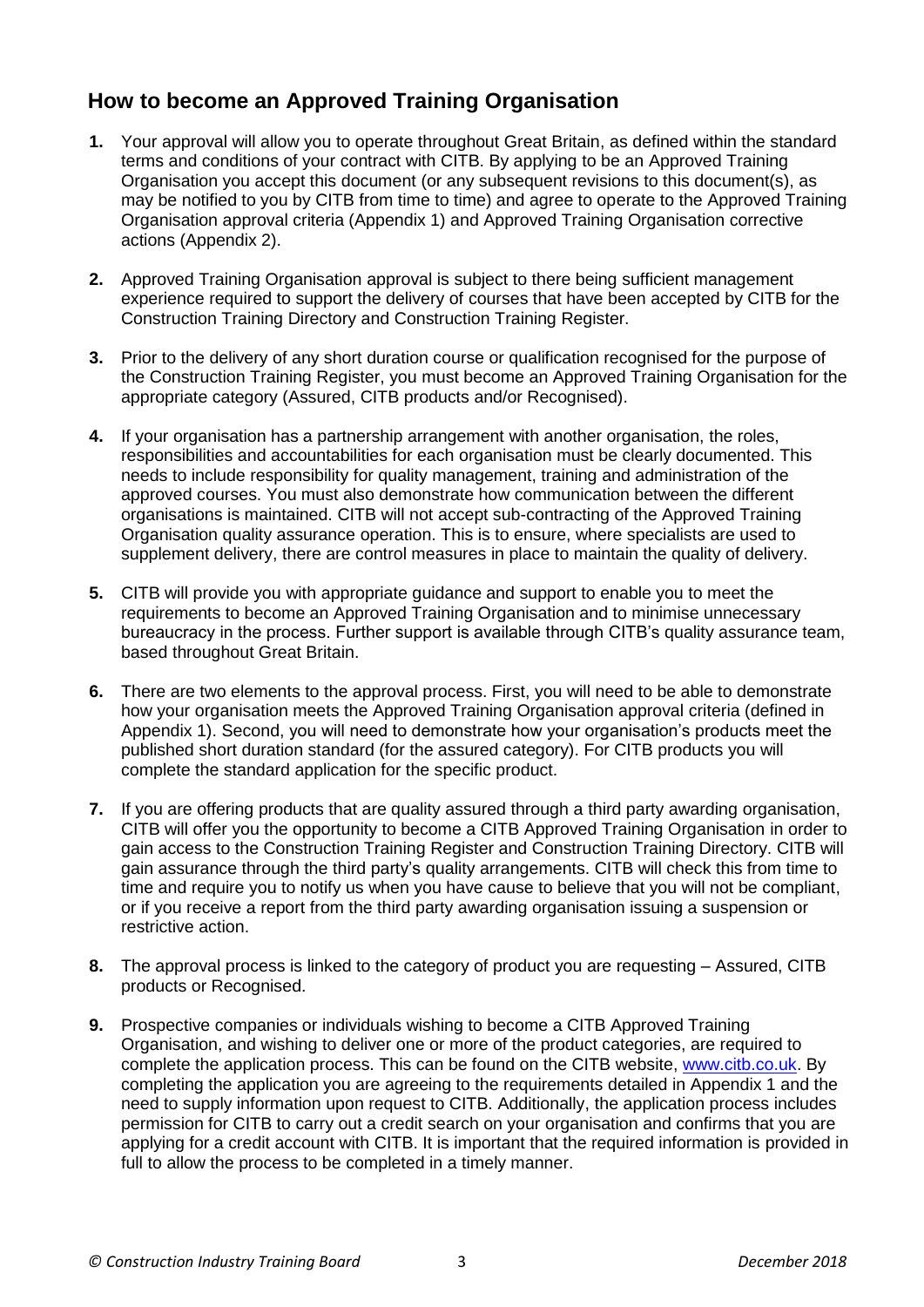- **10.** For Approved Training Organisation status approval, the following information is required.
	- Approved Training Organisation authorised representative.
	- Company or organisational name.
	- Company House or Registered Charity Number.
	- Company address.
	- Contact details, including email and telephone number.
	- CITB Company Levy Registration Number (as applicable).
	- Accounts department contact, including email and telephone number.
	- Category of standards being requested (Assured, CITB products or Recognised).
	- Super User information.
- **11.** Incomplete or inaccurate applications will be returned unprocessed until the full and correct information is received. Information will be held for 30 days, at which point the application will be closed.
- **12.** You will also be asked to confirm that the Approved Training Organisation, its staff and/or agents that will be involved in the Approved Training Organisations management, delivery and/or administration have not been investigated for any malpractice, maladministration and/or fraud in relation to a regulated qualification or unregulated training courses.

# **Approved Training Organisation status approval**

#### **Approval**

**13.** You will be approved once you have demonstrated, to the reasonable opinion of CITB, that you have successfully met the requirements detailed in the contract pack. In addition, you will have demonstrated a robust quality management system by supplying all requested information. Access will be provided to the Construction Training Directory and the Construction Training Register at this stage. Your course details will not appear in the Directory until successful completion of the selected product category approval (Assured, CITB products, Recognised).

#### **Summary approval**

**14.** This will be issued where there are minor updates required that, in the reasonable opinion of CITB, do not present a risk to Approved Training Organisation status and can be remedied within the first 30 days of approval. Access to the Construction Training Directory and Construction Training Register will be provided. Failure to meet the actions set and agreed within the prescribed timescale will result in the Approved Training Organisation's approval status and access to the Construction Training Directory and Construction Training Register being suspended or removed.

#### **Action plan**

**15.** This will be issued where, in the reasonable opinion of CITB, the approval requirements have not been met by the Approved Training Organisation. You will receive a written action plan that will give clear guidance and a realistic timescale for the actions to be completed. You will not be approved during this period and, as a result, you will not have access to the Construction Training Directory or the Construction Training Register.

### **Category approval**

#### **Assured**

**16.** If you wish to deliver your own training course, you will be required to submit a self-assessment detailing how your course meets the published short duration standard, along with any supporting evidence. This could include lesson plans, schemes of work or presentations and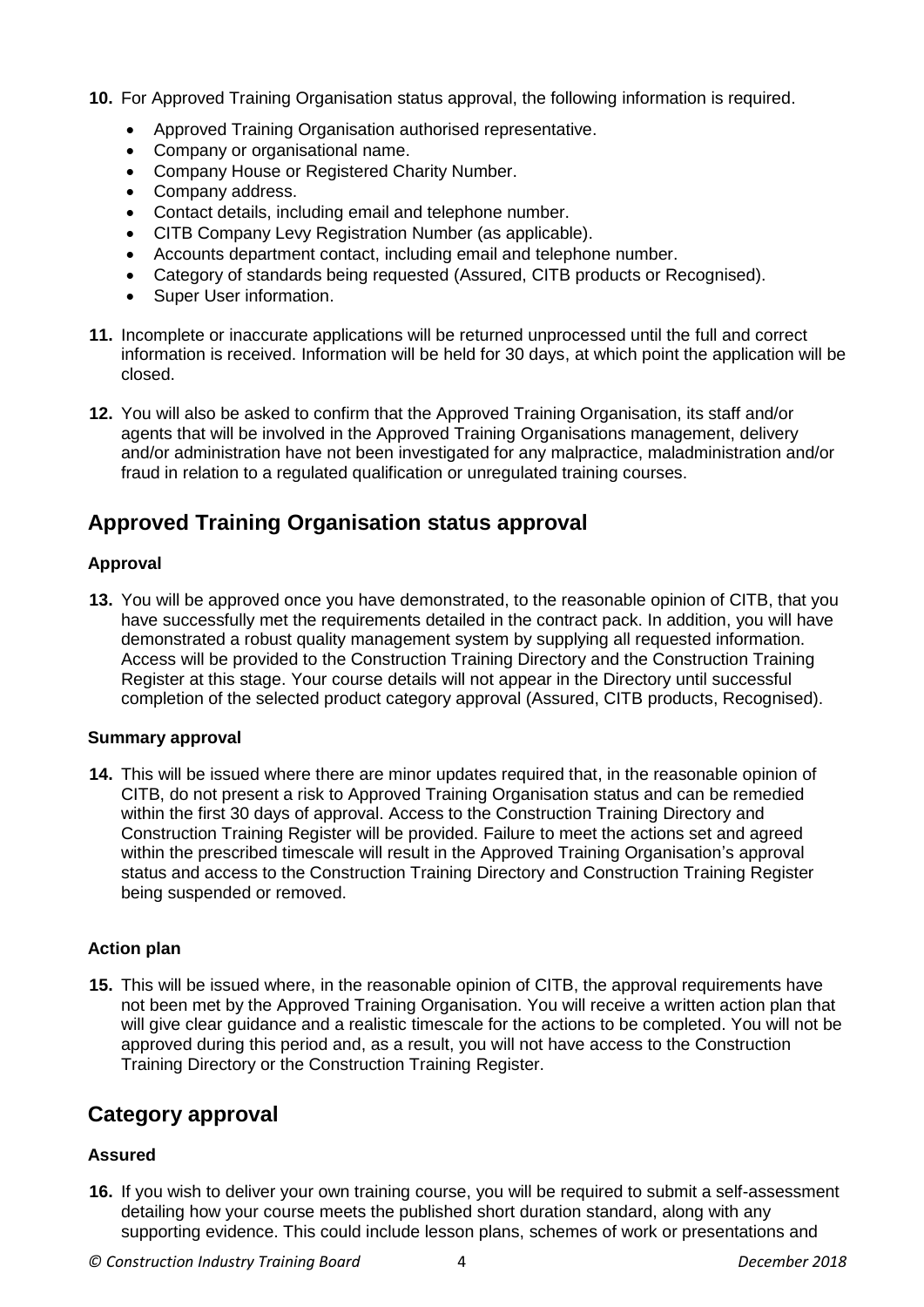notes. Once you have completed the self-assessment and have gathered the supplementary evidence, you will be required to upload these to the Construction Training Directory.

- **17.** The submitted self-assessments and supplementary evidence will then be subject to a quality assurance intervention by a member of the CITB quality assurance team. CITB will select self-assessment submissions to sample as part of the approval process. CITB will use the sample to gain an assurance of the Approved Training Organisation approach. If the standard requires a visit to assure further requirements, this will be arranged with the Approved Training Organisation's named contact.
- **18.** CITB will highlight the courses that have been reviewed as part of the approval sample and will assure other courses based on the findings of the reviewed courses.
- **19.** Following the required CITB quality assurance intervention (visit and/or desk-based sampling), formal feedback will be provided. The outcomes will be as listed for the Approved Training Organisation approval process (Approval/Summary, Approval/Action Plan). Please refer to paragraphs 12, 13 and 14 for further clarification of these outcomes.
- **20.** If the training course you wish to deliver is listed as a grant funded option (course title listed) but has no industry approved standard at the time of application, the self-assessment process is not required. The opportunity will exist for you to add your course details to the Construction Training Directory for publication. Once an agreed industry short duration standard is published, you will be notified and must complete the course self-assessment within 30 days of notification to maintain your status for that course on the Construction Training Directory. The self-assessment will be available in the Construction Training Directory for your completion.
- **21.** E-learning and e-assessment is only permitted if the standard explicitly details that this is an appropriate media for delivery. This includes blended learning as well as courses delivered solely by e-learning and e-assessment.

#### **CITB products**

**22.** These courses are designed, developed, owned and maintained by CITB, i.e. Site Safety Plus, Construction Plant Competence Scheme and health, safety and environment testing. These products have their own scheme requirements. Information on these products and how to become approved to deliver them can be accessed via the CITB website at [www.citb.co.uk](http://www.citb.co.uk/). As a result, there is a supplementary application process for approval.

#### **Recognised products**

- **23.** CITB will recognise a range of qualifications accredited by awarding organisations and other third party awarding organisations or bodies. Full details can be found in the Construction Training Directory.
- **24.** The approval for this product category requires the Approved Training Organisation to supply confirmation of approval (centre approval and scheme approval) with the related third party awarding organisation or body. In most cases this will be an approval certificate provided by the third party awarding organisation or body, listing the routes, qualifications and categories they are approved to deliver. In addition, a copy of the most recent external quality assurance monitoring report will be required, relating to the qualifications and/or schemes that you wish to be approved for.
- **25.** This information will be reviewed by CITB's quality assurance team. Approval will be subject to the required third party documentation being supplied by you. As part of the quality assurance checks, CITB may confirm the accuracy of documentation with the issuing organisation.
- **26.** E-learning and e-assessment is only permitted if the standard explicitly details that this is an appropriate media for delivery. This includes blended learning as well as courses delivered solely by e-learning and e-assessment.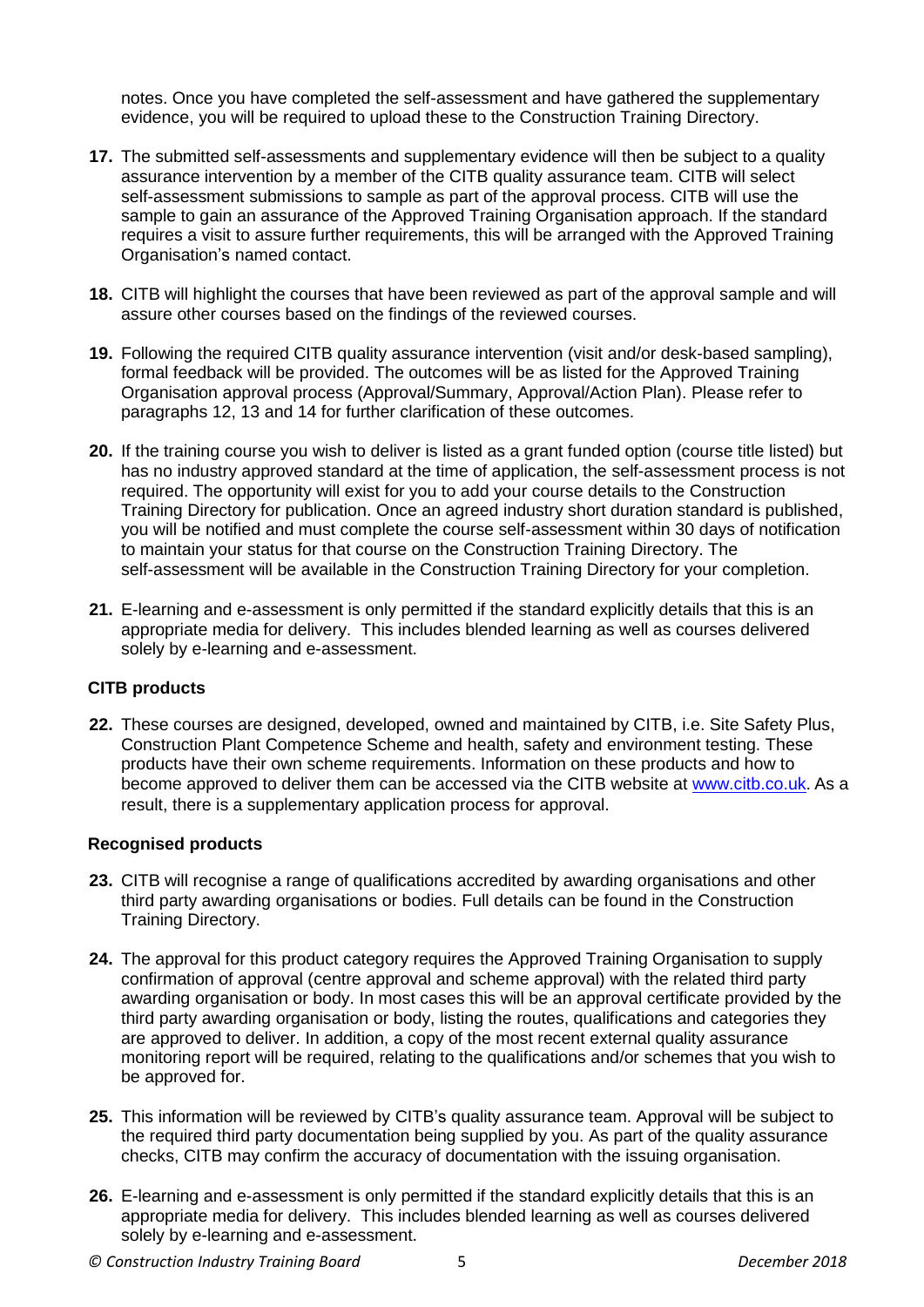#### **Adding an additional course or category**

- **27.** You can increase your portfolio on the Construction Training Directory as your business develops. You will be able to add courses within the assured and recognised categories without applications or cost if you already hold that category approval. You will need to complete a self-assessment and/or upload supplementary evidence to the Construction Training Directory prior to the delivery. CITB will confirm receipt and when you can commence delivery.
- **28.** If you wish to add a CITB product to your approval, you will be required to complete an application for the specific product. This application will follow the scheme requirements, as detailed for each CITB product.

# **Updating CITB about a specific event**

- **29.** As an Approved Training Organisation you have a requirement to make CITB aware if you have cause to believe that there has been any change in circumstances that could affect your approval status and/or delivery of any approved category. Examples of possible reasons for notification can be found in Appendix 4.
- **30.** Notifications and updates can be made by emailing [quality.assurance@citb.co.uk.](mailto:quality.assurance@citb.co.uk) If you are unsure if the change is specific to your approval, please contact CITB's quality assurance team to confirm and/or gain guidance. Failure to notify CITB immediately of a change could result in the suspension of your Approved Training Organisation. CITB will investigate all sources of information supplied by any third party that relates to approval and delivery of courses by Approved Training Organisations.

# **Equality of opportunity**

*CITB has a policy of equality of opportunity and diversity that aligns with the Equality Act and secondary legislation. CITB's policy on equal opportunities can be found on our website*  [www.citb.co.uk](http://www.citb.co.uk/)*.*

#### **Assured and CITB products**

- **31.** CITB requires all Approved Training Organisations to have an Equal Opportunities policy and to offer a documented reasonable adjustment or special consideration policy to ensure all candidates have an equal chance of achieving their learning outcome.
- **32.** Approved Training Organisations must document all requests for reasonable adjustments and/or special considerations and demonstrate how they have been applied, or the rationale for refusal.

#### **Recognised products**

**33.** For recognised products, the third party awarding organisation or body requirements for reasonable adjustments must be followed.

### **Appeals and complaints**

- **34.** You must be able to demonstrate that you have an up to date appeals and complaints policy and procedure for individuals to appeal against training and/or certification decisions. This must be freely available to candidates without the need for request. The policy and procedure must detail the required steps to be taken and differentiate between an appeal and a complaint.
- **35.** You must be able to demonstrate how this is being formally communicated to all individuals who undertake training, as part of your Approved Training Organisation approval. The procedure must have a formal process with documented timescales and there must be an opportunity for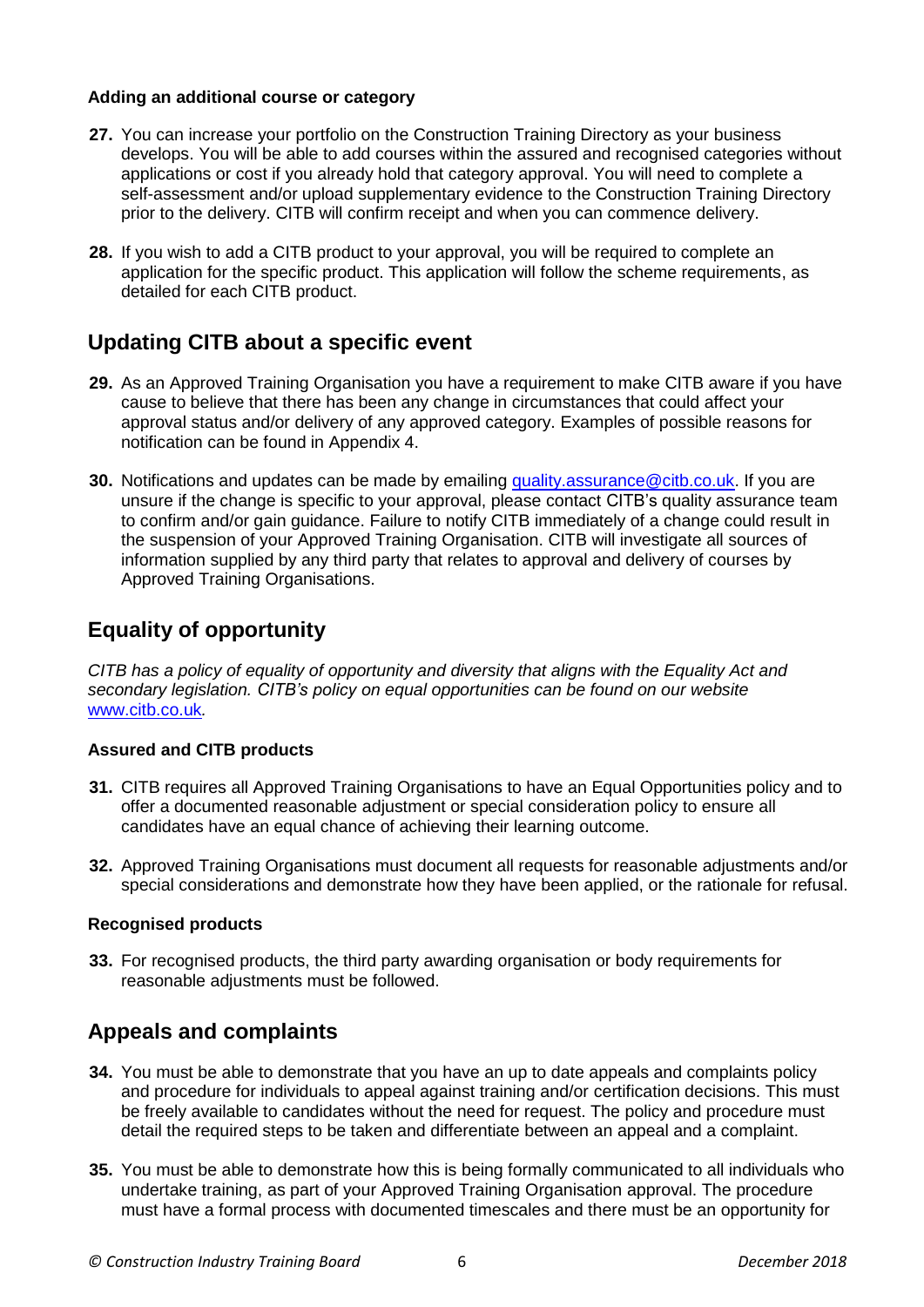escalation if the appeal is not resolved. All appeals must be formally acknowledged upon receipt and conclusions formally communicated at the close of appeal to all those involved.

#### **Recognised**

**36.** For the recognised category, the appeals process for the third party awarding organisation or body must be followed, with CITB's involvement being limited to situations where the approval status of the Approved Training Organisation may be affected. Where there is not a third party awarding organisation or body requirement, you must adopt the approach detailed in paragraphs 33 and 34.

### **Conflict of interest**

*A conflict of interest or perceived conflict can be defined as a situation in which a person has private or personal interest sufficient to appear to influence the objective exercise of his/her official duties.*

**37.** CITB requires all Approved Training Organisations to have processes to recognise and mitigate, wherever possible, conflicts of interest. CITB also recognises that some conflicts of interest will be unavoidable, particularly in the case of Approved Training Organisations that are employers who deliver in-house training. In such situations it is expected that reasonable and proportionate action will be taken to demonstrate that the potential for conflicts of interest to arise has been recognised, with steps taken to mitigate (for example, separation of delivery from administration or certification processes and quality assurance monitoring being undertaken by individuals who are not directly involved in delivery). These will need to be identified and documented as part of the initial Approved Training Organisation approval.

### **Staff requirements**

#### **Trainers for assured categories**

**38.** You are responsible for appointing appropriately qualified and competent staff who meet the specific requirements of the short duration standard that your course has been mapped against (refer to Appendix 3 for guidance). As good practice, opportunities for continuous professional development need to be provided to allow training staff to keep up to date. A record of continuous professional development should be kept (for example, industry or training best practice and subject matter). Evidence of how a decision on trainer suitability was reached, along with any relevant due diligence checks, must be made available to CITB upon request.

#### **Trainers for recognised categories**

- **39.** You must be able to demonstrate, through your third party awarding organisation's quality assurance, that you meet all the requirements for staff to deliver training. This could be demonstrated by an external quality assurance report or approval letter for the third party awarding organisation or body.
- **40.** It is understood that this information will be in various formats depending on the category of approval and/or standard being delivered. For the recognised category, confirmation that the relevant checks have occurred by the appropriate third party body are sufficient if needed by CITB.

#### **Trainers for CITB products**

**41.** You must meet the requirements set out in the relevant scheme rules. Products in this category include Construction Plant Competence Scheme and Site Safety.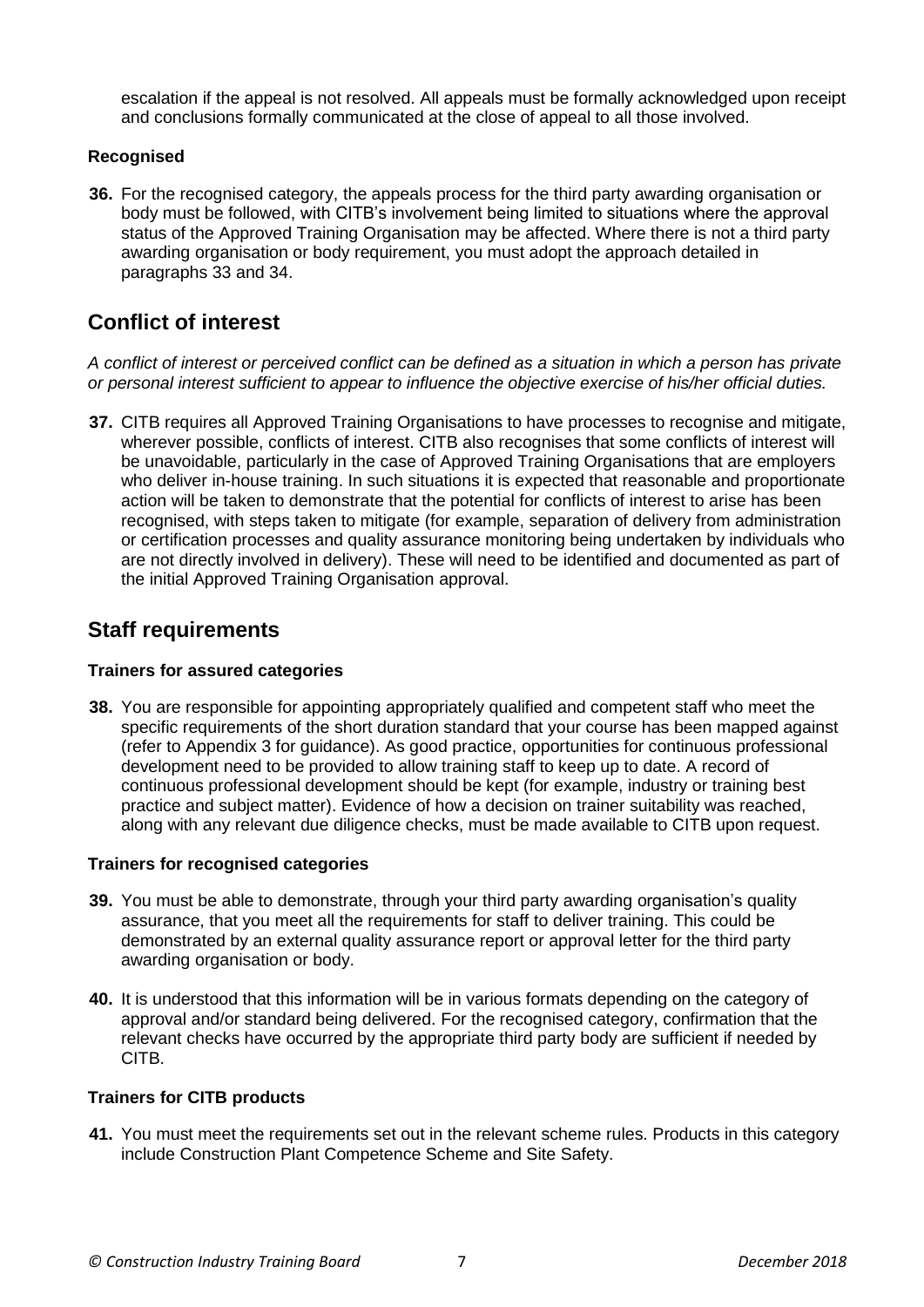#### **Quality monitoring staff**

- **42.** You are responsible for appointing appropriately qualified and competent staff to carry out quality monitoring and the management of your quality management system. It is expected that staff undertaking this role will have necessary subject knowledge to aid decision making and maintain a high standard of delivery. In addition, those staff must be familiar with the content of this document and keep up to date with any changes that occur.
- **43.** The Approved Training Organisation must have a quality management system that details how the quality of delivery and supporting processes, including administration, course feedback, accuracy and quality of delivery, will be monitored. This will include the accuracy of the Construction Training Directory and Construction Training Register uploads.

#### **Recognised**

**44.** For recognised products, it is accepted that the third party organisation or body will check these requirements. Access to external quality reports will be sufficient to demonstrate ongoing performance. You will, however, be monitored by CITB for the accuracy of the information uploaded to the Construction Training Directory and Construction Training Register.

### **Delivery resources**

**45.** You must have adequate resources for the delivery of training, and all resources provided for use in the training must be fit for purpose, taking into account the environment being used for delivery. Any requirements listed in the short duration standard (Assured product) or scheme rules (CITB product) are mandatory.

### **Data requirements for delivered training**

- **46.** You must have and maintain a reliable and auditable system of the training, testing and/or assessment delivered, along with any quality assurance, for a minimum period of three years. This information could be used to substantiate any claims and/or resolve any appeals during the three year period. The records will form part of the quality assurance checks and be used to audit the data entries on the Construction Training Directory and the Construction Training Register.
- **47.** The following information must be made available to CITB upon request, listing all individuals who have completed training, testing and/or assessment.

#### **Candidate details**

- Confirmation of identification.
- Employer's name, address and contact details, including telephone number.
- Employee's Levy number (as applicable).
- Trainer's (or trainers') name(s).
- Quality assurance person's name.
- Consent to use personal data on the Construction Training Register.

#### **Individual training records**

- Name of training course delivered, including date, location, and trainer or tester.
- Candidate and employer feedback (as applicable).

#### **Records of quality monitoring activity**

- Quality policy and plan of monitoring activity (audit schedule, if applicable).
- Quality monitoring activity details, including who, what and when (for example, audits).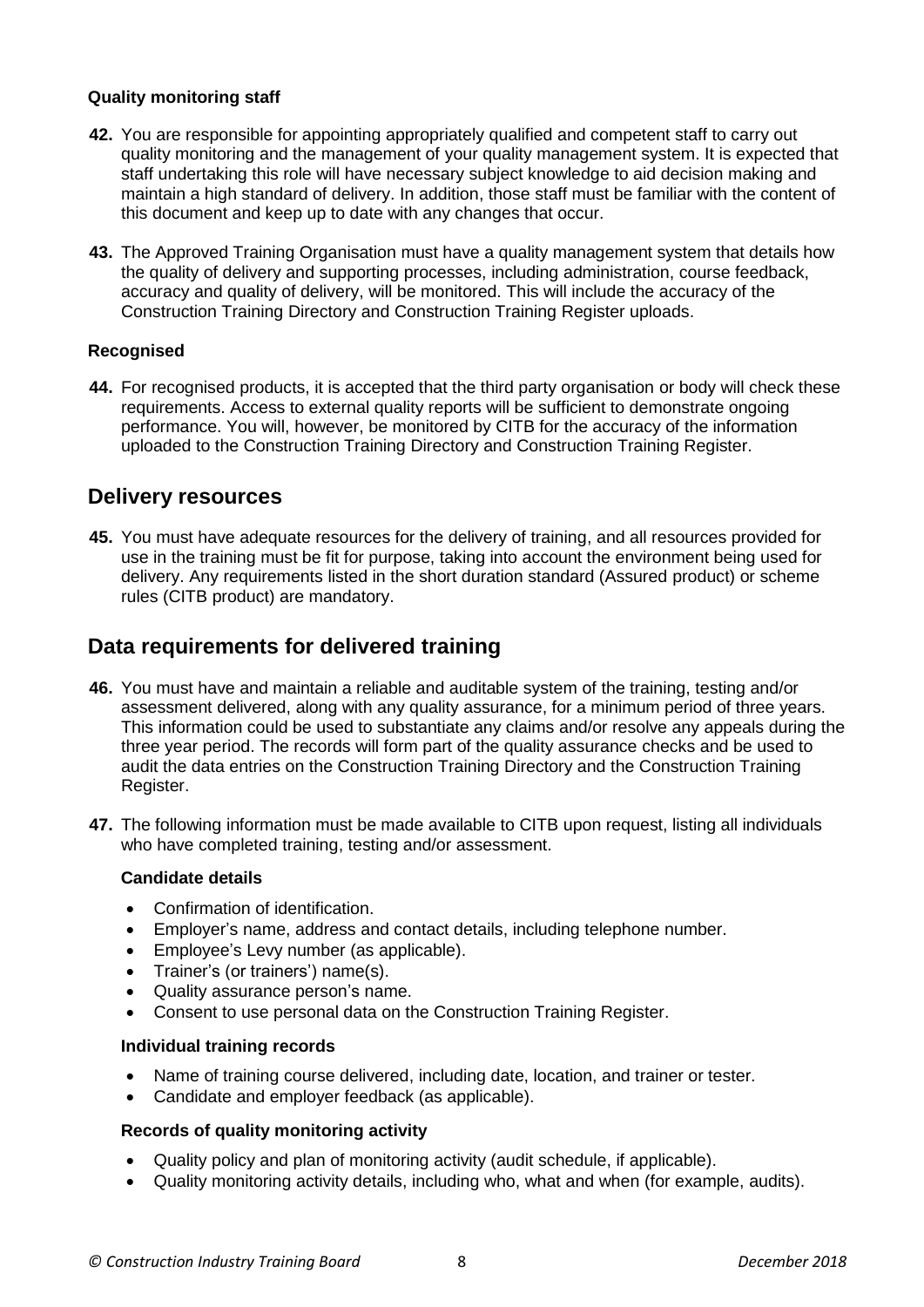# **Provision of data**

- **48.** You must use this exact wording (*Fair Processing Notice Appendix 5*), when inducting candidates on to course(s), relating to the use of their personal data for the Construction Training Register. This information includes how the candidate can apply to have their data unpublished from the register. The Fair Processing notice also explains the benefits to candidates of having their data included on the Construction Training Register.
- **49.** You will be required to have documented procedures in place that will facilitate the audit of paragraph 47. Failure to keep accurate records could result in suspension and/or termination of the Approved Training Organisation.
- **50.** The Construction Training Register will require you to confirm that you have met the requirement detailed in paragraph 47

### **Administrative requirements**

#### **All product categories**

- **51.** As an Approved Training Organisation you will be required to update the Construction Training Register. This must be completed accurately and within 10 working days, and will be measured as part of the quality assurance arrangements. Access to the register can be found at [www.citb.co.uk.](http://www.my.citb.co.uk/) All information must be accurately uploaded to avoid delays in corresponding grant payments to employers (where applicable). Failure to complete this in a timely manner will result in increased interventions by CITB and this could affect your ongoing approval. The use of the Construction Training Register must follow the user guides and any additional requirements provided by CITB. *For CITB products the upload will be made from existing systems ('Awards Online' and 'CPCS On') and therefore there is no requirement to duplicate the upload.*
- **52.** Access to the Construction Training Register and the Construction Training Directory is administered by a user name and password system, linked to designated staff within the Approved Training Organisation, relevant to their roles. As a result, staff must be made aware of their responsibilities for their user name and password, including confidentiality. Passwords must not be shared between staff, and inappropriate use will constitute maladministration and/or fraud.

#### **Recognised**

**53.** For recognised products, achievement data must only be submitted to the Construction Training Directory once certification has been confirmed and received from the third party awarding organisation or body. Internal quality monitoring completion dates must not be used. CITB will use the certification date as the point in time when auditing the system uploads.

# **Confirmation of identity**

- **54.** You must carry out appropriate checks to confirm the identity of candidates undertaking training, testing and assessment.
- **55.** Where an Approved Training Organisation is delivering to its own staff (for example, in-house training) and if confirmation of identity is already held as part of the routine recruitment and right to work, further information is not required. This information must be available for CITB audit purposes, if requested.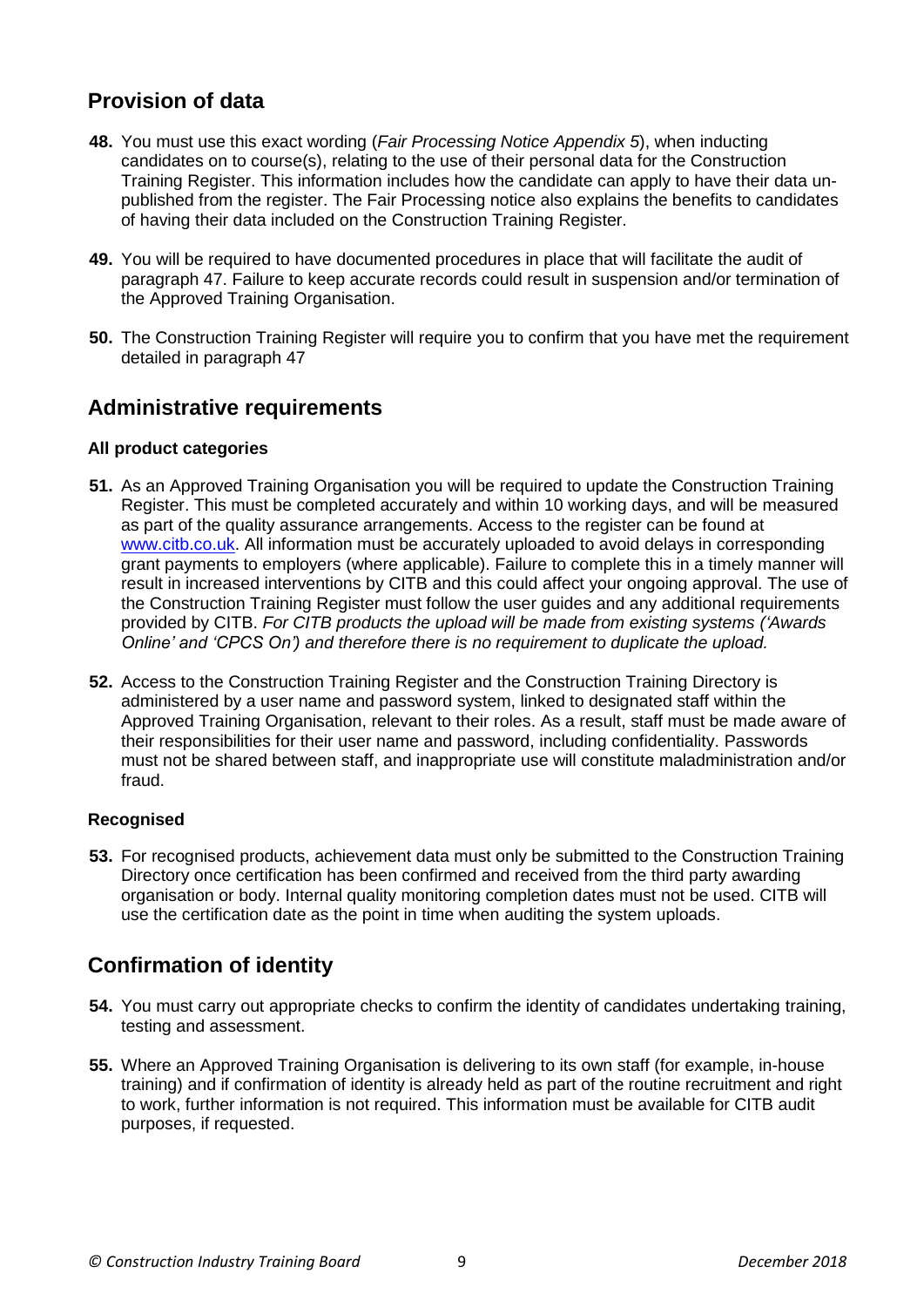## **Use of language in training, testing and assessment**

**56.** All training, testing and assessment must be delivered in English, Welsh or Irish, unless another language is specifically detailed in the training standard or scheme specific guidance.

### **Quality management systems**

#### **Assured products**

- **57.** Delivery of the assured product does not require internal verification, as is the case in many regulated qualifications (such as NVQs). Unless the standard requires specific qualifications and expertise, there is no requirement for your quality assurance staff to hold a verification qualification. The requirements for quality assurance are as follows.
	- Providing the relevant levels of quality monitoring to support the delivery of the training course, as required by the training standard. This will include, but not be limited to, checks that submitted self-assessments are being followed by training staff, checks on the use of the Construction Training Directory and the Construction Training Register by staff, and evaluation of candidate feedback.
	- Providing support, training and continuous development to trainers to ensure consistency of approach and delivery to the agreed standards.
	- Keeping formal, documented records of quality monitoring activity that supports the delivery of the training courses, including, but not limited to, feedback reports, quality monitoring plans and strategies.
	- Maintaining continuous professional development records detailing the activity undertaken by the training delivery team.
	- Reporting to CITB when you have cause to believe the Approved Training Organisation has not been compliant with the contract (including the scheme rules or these requirements).
	- Notifying CITB immediately of any allegation of fraud, malpractice or maladministration.
	- Providing information to, and facilitating quality interventions from, authorised CITB quality assurance staff, as required.
	- Agreeing and implementing any actions, within timescales identified, as a result of CITB's quality interventions.
	- Checking that any formal testing requirements detailed in the standard are being followed.

#### **CITB products**

- **58.** All CITB products have specific scheme requirements and guidance. These can be found on the CITB website at [www.citb.co.uk.](http://www.citb.co.uk/) Any internal quality arrangements required to be followed can be found within the scheme rules for the specific product.
- **59.** For recognised training and qualifications, third party awarding organisations will monitor processes relating to third party approval. This includes internal quality assurance. Refer to the relevant guidance supplied by the appropriate third party awarding organisation or body for specific guidance. CITB expects Approved Training Organisations to demonstrate best practice and compliance with the stated third part requirements.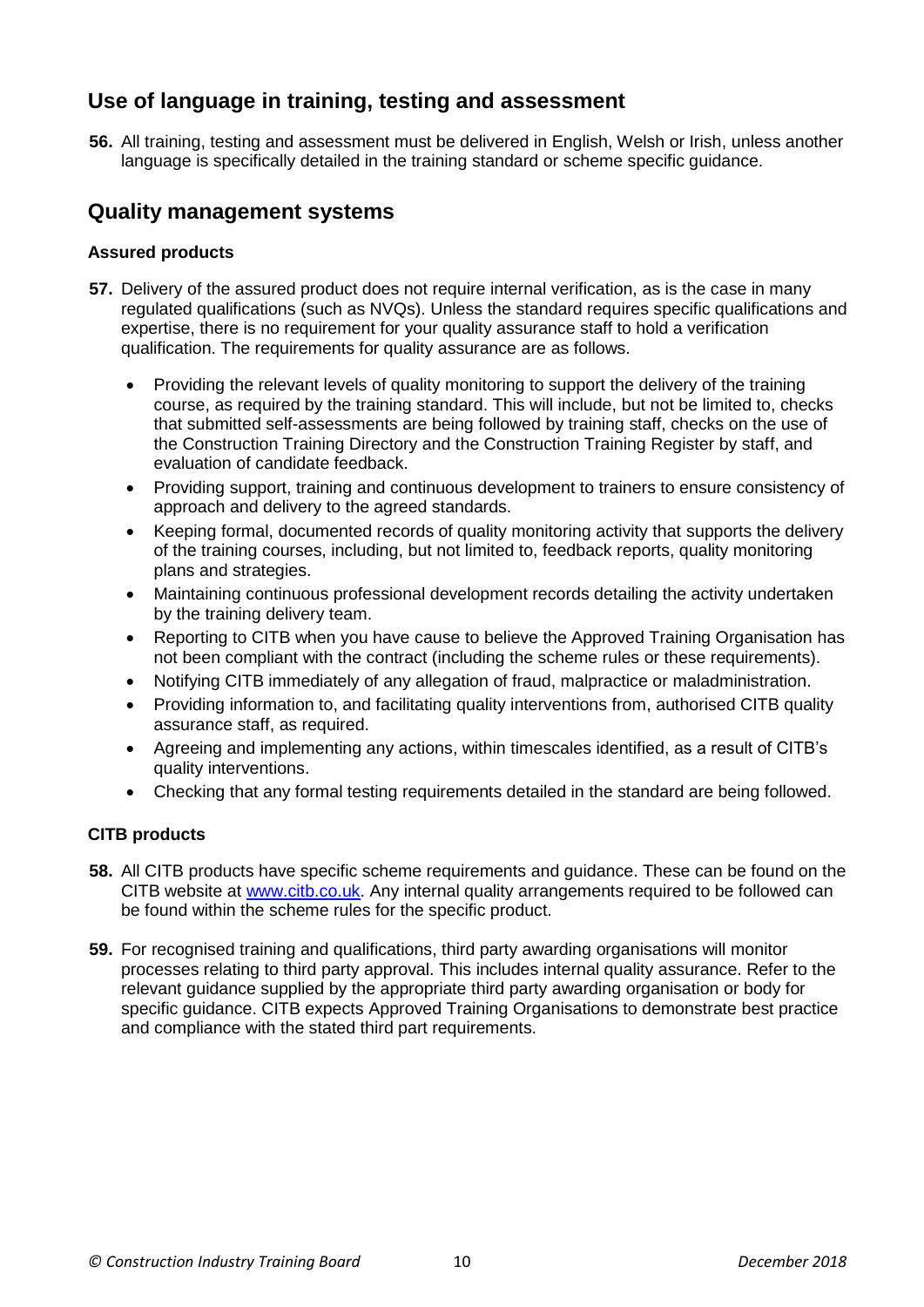# **CITB monitoring**

- **60.** All Approved Training Organisations will receive monitoring interventions from CITB to ensure consistency and quality of delivery and accuracy of data submission. These will involve one or more of the following activities.
	- Desk-based reviews of quality assurance training delivery records, including sampling of course information published on the Construction Training Directory.
	- Candidate and employer contact (phone or email) to gain independent feedback.
	- Quality assurance visits.
	- Centre self-assessments.

#### **Assured**

- **61.** Due diligence checks will be made by CITB at the Approved Training Organisation application stage, with guidance given where/if additional information is required.
- **62.** CITB will take a risk-based approach for the quality assurance of the Approved Training Organisations. This will include desk-based assurance, as well as physical visits by a CITB member of the team, at least once per year.

#### **Desk-based request and sample**

- **63.** CITB may request information from the Approved Training Organisation for a desk-based intervention. CITB will detail the timescales for any information to be supplied within the initial request.
- **64.** CITB will provide feedback on its review of the sampled records. This will be sufficiently detailed to enable you to take any relevant action. If you need to take action, the feedback will be in line with Appendices 1 and 2. This will help you to rectify any concerns identified. A further sample may be requested to demonstrate these requirements are being fully met. This feedback will be sent to the responsible officer at the Approved Training Organisation.
- **65.** CITB may suspend an Approved Training Organisation:
	- if information is not submitted for the required sample within the timescales provided, or
	- to meet any identified resultant action points following a CITB quality intervention.
- **66.** CITB may investigate any anomalies and/or carry out a site visit to gather information and view additional records as a result of an unsuccessful quality intervention. If CITB is not provided with access to the premises, people and records, CITB will suspend the Approved Training Organisation with immediate effect.

### **CITB quality assurance visits**

- **67.** Centre based visits will form part of the CITB quality assurance arrangements. These will be carried out to review training records (including completed provision of personal data requirements), and/or observe training delivery, and/or view facilities, where identified, as required, to review the arrangements for training delivery at the Approved Training Organisation. A visit will be carried out by a member of the CITB quality assurance staff.
- **68.** A member of the quality assurance team will make contact with you not fewer than 7 working days before the proposed visit date. This will be to confirm the arrangements for the visit.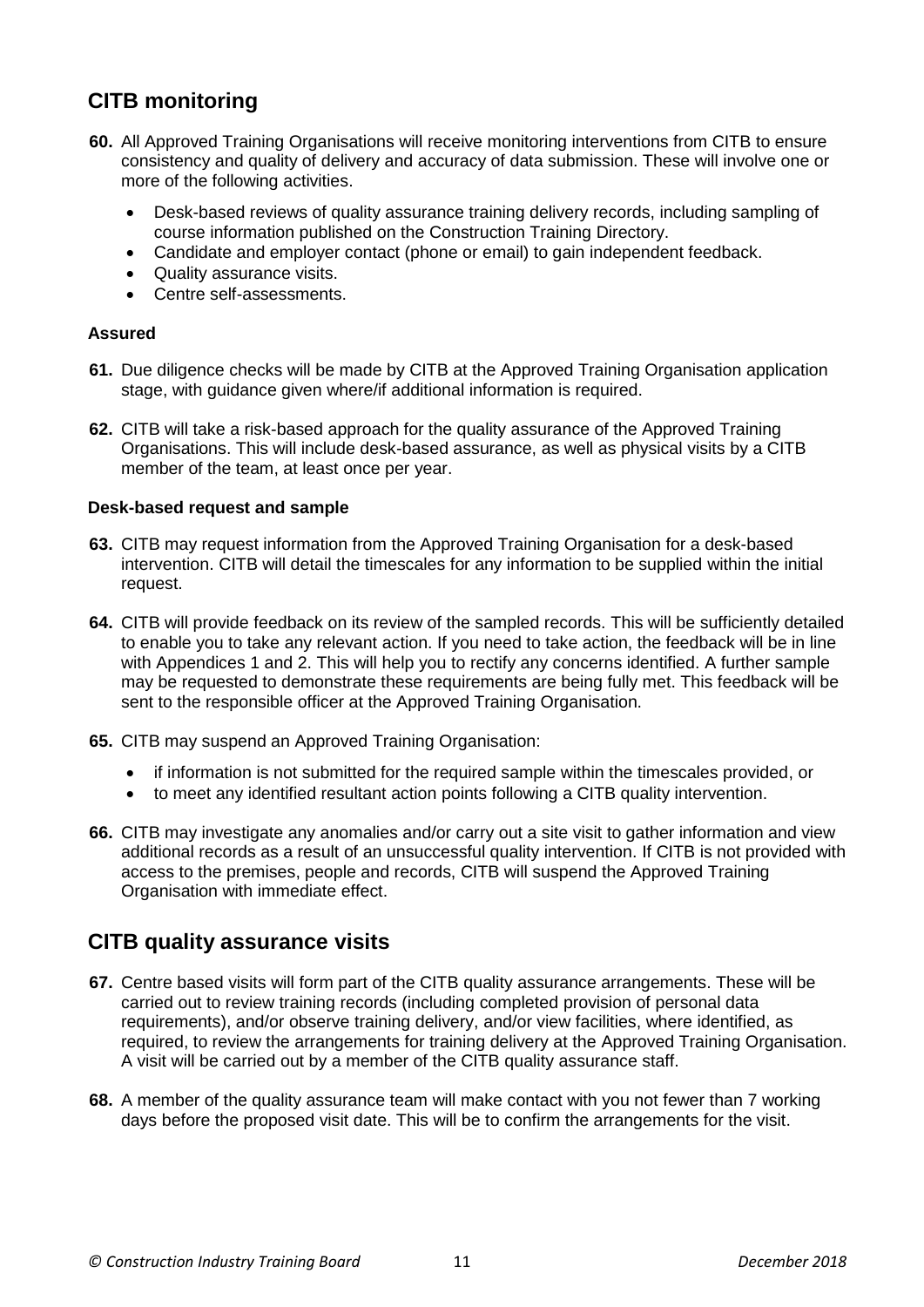- **69.** Once agreed, formal notification of the visit will be sent to the named contact. If, in the interim period, you wish to cancel this prearranged visit, you must be able to demonstrate a satisfactory reason for the cancellation request. Any cancellations made within seven working days of the planned visit will be charged at our standard daily rate, as detailed in the CITB fees list. The Approved Training Organisation approval status may also be suspended until the visit has been carried out.
- **70.** You will receive a formal notification of the outcome of the audit not more than 10 working days after the visit. This will be sufficiently detailed to rectify any concerns identified. CITB may carry out further visits to determine the completion of any identified action plan.
- **71.** CITB may, from time to time, undertake unannounced or short notice visits to minimise the risk of breaches in the provision of data requirements (paragraph 45) and/or unsubstantiated entries on to the Construction Training Register. If access is not provided to premises, people and records, CITB may immediately suspend the Approved Training Organisation.
- **72.** CITB may, from time to time, moderate reports completed by members of the quality assurance team and reduce or escalate their findings as part of our own quality assurance arrangements for CITB products.
- **73.** The quality assurance monitoring for CITB products will follow the processes detailed in the specific scheme rules. These can be found on the CITB website at [www.citb.co.uk.](http://www.citb.co.uk/)

#### **Recognised**

- **74.** CITB will rely on the third party awarding organisation or body quality assurance arrangements for the delivery of their products. CITB will seek assurance of compliance from the Approved Training Organisation through the quality assurance or external verifier reports.
- **75.** CITB will request, from time to time, and at least once per year, a copy of the external verifier report to demonstrate compliance. Failure to supply this information or make CITB aware of a **cause to believe** the ongoing ability to deliver course(s) or qualification(s) will result in the Approved Training Organisation status being suspended.
- **76.** CITB may request further information regarding affected individuals if concerns are identified or sanctions or actions are applied. On the receipt of this information a decision on the course of action to be taken will be made.

### **Malpractice, maladministration and counter fraud**

- **77.** Malpractice is a deliberate or reckless act of an individual or business to dishonesty claim learning outcomes and/or certificates for individuals, or to obtain such achievement through fraud or deception.
- **78.** Maladministration is any activity, neglect, default or other practice that results in the non-compliance of the Approved Training Organisation (or centre, or individual undertaking training) with the specified requirements for the delivery of agreed training and qualifications. CITB requirements are defined in this document and in the specific related scheme rules for products.
- **79.** Fraud is wrongful or criminal deception intended to result in financial or personal gain. Furthermore, fraud is an act that does not comply with CITB conditions and brings the authenticity, reliability and integrity of training into question.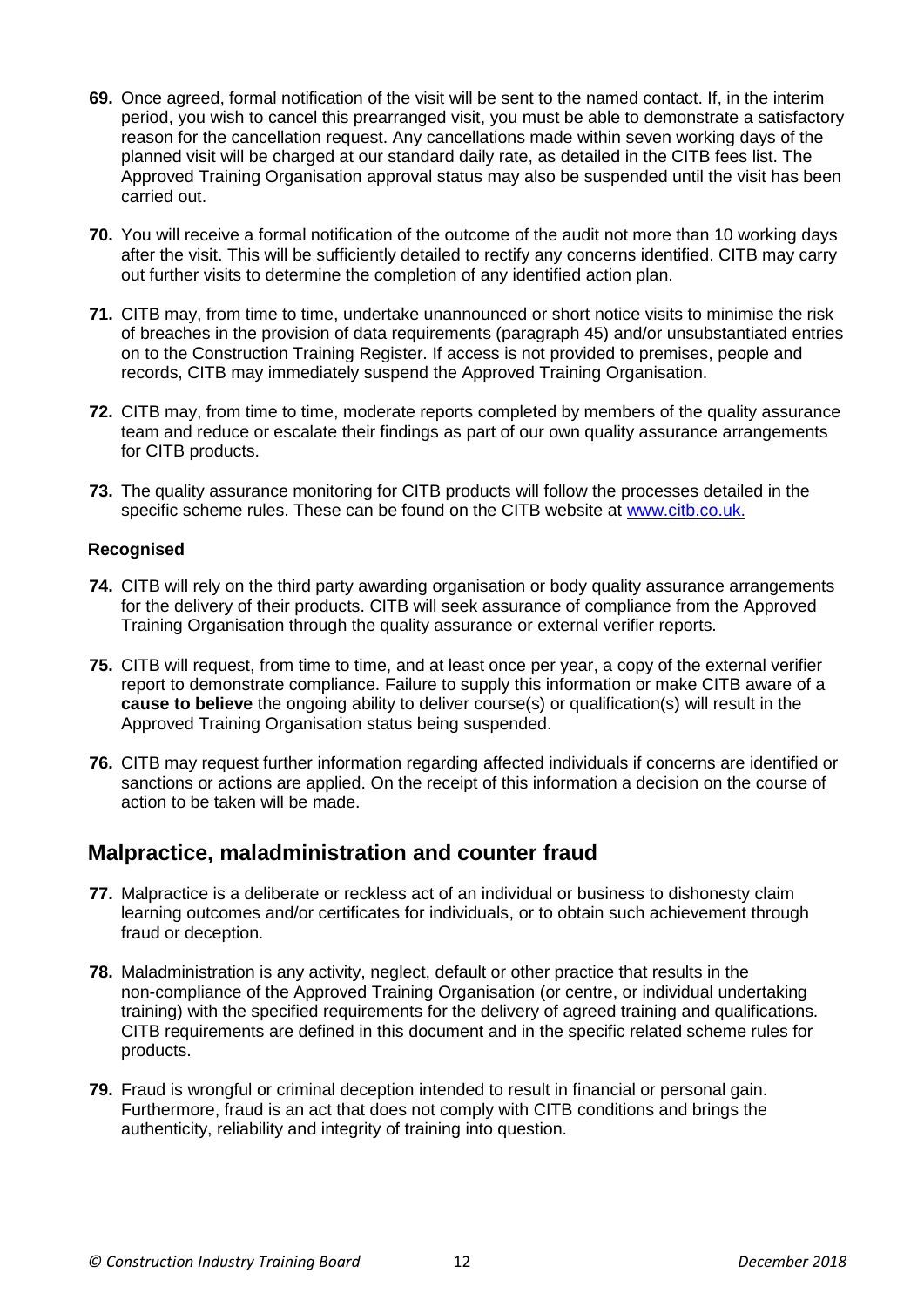- **80.** You are required, as an Approved Training Organisation, to report all cases of alleged malpractice, maladministration or fraud to CITB by emailing [report.it@citb.co.uk.](mailto:report.it@citb.co.uk) All staff involved in delivery, administration or quality monitoring activities must have detailed knowledge of the Approved Training Organisation's counter fraud and bribery policy.
- **81.** You must have in place a documented whistleblowing policy that has been communicated to your staff to enable them to report instances of, but not limited to, malpractice, maladministration and/or fraud.
- **82.** Upon receipt of any fraud or bribery reports, CITB will suspend the Approved Training Organisation's approval to protect any future investigation.
- **83.** CITB will pass all details to the CITB Fraud department to carry out an investigation. This could include (but is not limited to) centre visits, staff interviews, candidate interviews and investigation of all relevant paperwork.
- **84.** In the first instance a report of the investigation will be sent to the CITB fraud manager and CITB quality and verification manager. A decision will then be made within 10 working days, where practicable, as to the outcome and any relevant subsequent action.
- **85.** In the event of any withdrawal (voluntary or not) you must make all reasonable efforts to ensure candidates are not adversely affected. You must make provisions for all paperwork to be stored and accessible for a period of three years and, where needed, CITB can help you with this. You must make provisions for candidates that are still active and have not completed their training, ensuring that they have given permission for their personal details to be passed to a new Approved Training Organisation, prior to the withdrawal.
- **86.** If you fail to co-operate with CITB at any stage of the investigation process this will result in suspension of the Approved Training Organisation status.
- **87.** If you are implicated in a case of malpractice, maladministration or fraud that is upheld by CITB, your Approved Training Organisation status approval will be removed. CITB will terminate with immediate effect any Approved Training Organisation where fraud is identified.
- **88.** If you wish to withdraw your Approved Training Organisation status you must ensure the following.
	- CITB has been notified formally in writing, giving three months' notice prior to taking any action. This must be completed by the Approved Training Organisation's authorised representative and must detail the reason for the withdrawal.
	- For all candidates who have already completed, or will complete, training during the three month notice period, any achievements have been uploaded to the Construction Training Register.
	- If you have candidates where outstanding commitments have been made, suitable arrangements are in place for these individuals to complete their training. If transferred to another Approved Training Organisation, individual agreement is sought and confirmation of personal data sharing is gained.
	- Provision is made to store training records, as detailed in the data requirements section of this document. These must be kept for a period of three years.
	- You facilitate and allow a CITB closure visit, if required by CITB.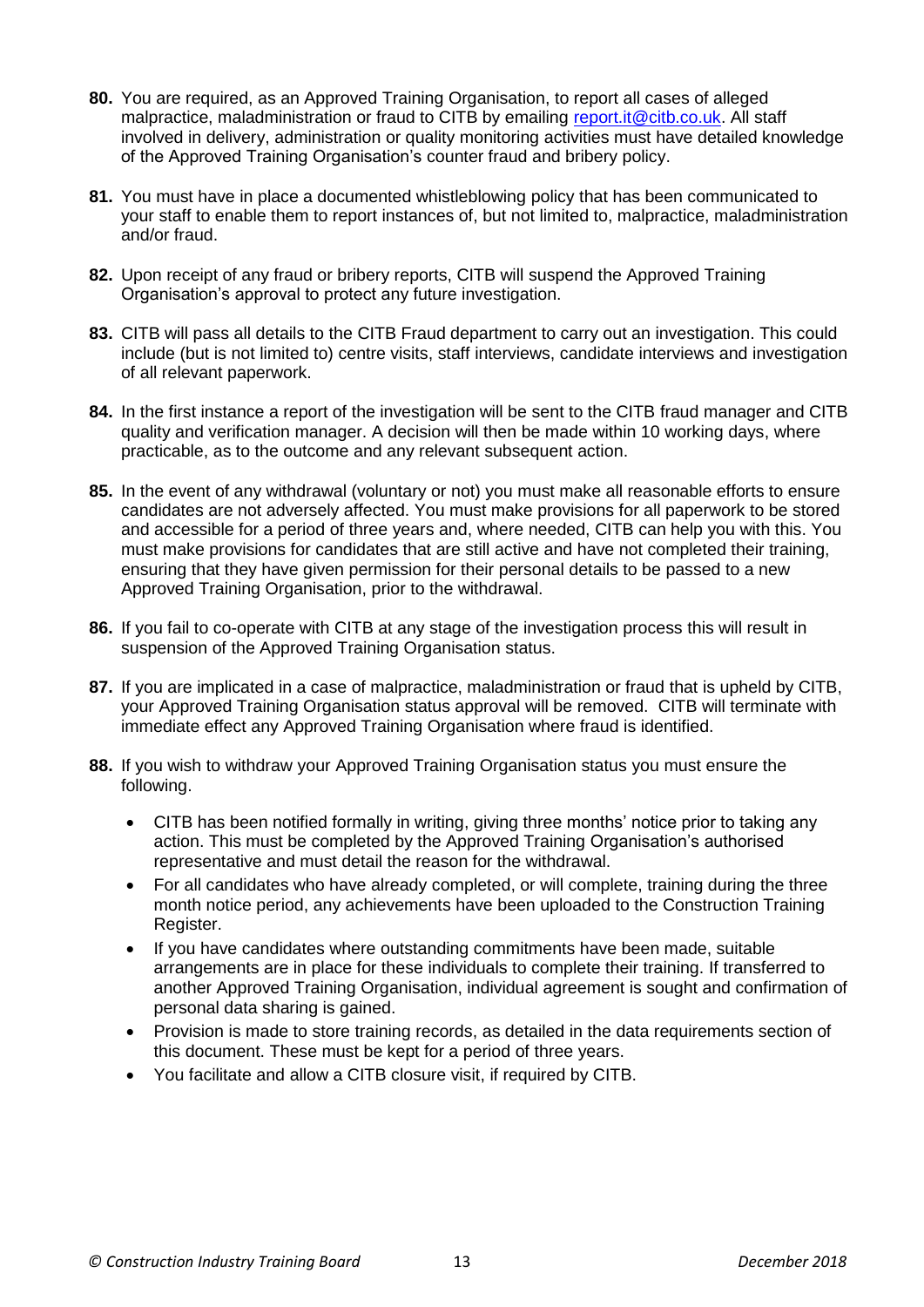### **Code of conduct**

- **89.** CITB expects its staff to conduct themselves with integrity, impartiality and honesty. Dealings with customers are expected to be completed sympathetically, efficiently, promptly (within stated timescales, where applicable) and without bias.
- **90.** This behaviour is also expected to be reflected by the Approved Training Organisation's staff and associated personnel in their dealings with CITB staff. As a result, CITB will take appropriate action if this is found to fall below our expectations.

### **Modern slavery**

- **91.** Section 54 of the Modern Slavery Act 2015 sets requirements for large, commercial organisations to produce an annual slavery and human trafficking statement. CITB's statement is published on the CITB website at [www.citb.co.uk.](http://www.citb.co.uk/)
- **92.** Any Approved Training Organisation that meets the requirements set out in Section 54 of the Modern Slavery Act 2015 would be required to have in place their own statement covering the areas listed within the Act. For smaller organisations, it is expected that Approved Training Organisations are aware of the steps being taken by CITB in this area and will be familiar with the contents of the Act, taking reasonable actions to comply.

# **Appeals**

**93.** In the event that a sanction is applied, due to the non-compliance with the requirements set out in the contract (including this document and any specific scheme rules) or as a result of an instigated CITB investigation, an Approved Training Organisation may wish to appeal. This must clearly set out in writing the grounds for the appeal, listing any evidence that is held in support. The appeal must be made within 10 working days of the original decision being made and it should be addressed to:

Quality and Verification Manager CITB PO Box 320 Bircham Newton King's Lynn Norfolk PE30 6RH

Your appeal will normally be heard within 10 working days of receipt. The nature and complexity of the appeal may necessitate this period being extended. Unless alternative arrangements have been made with the agreement of the quality and verification manager, any decision (and resultant action) will remain in place until the appeal decision has been communicated to you in writing.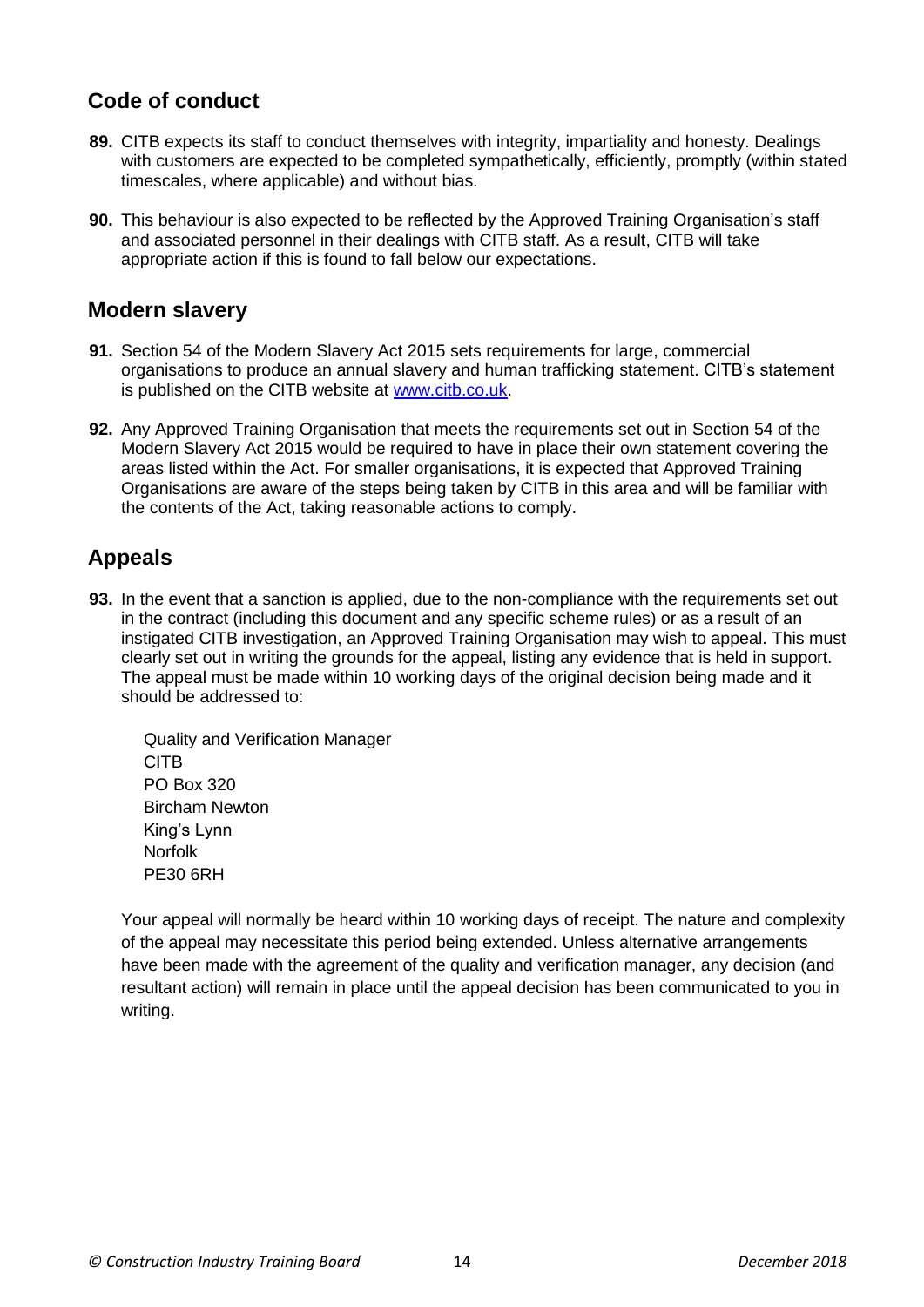# **Approved Training Organisation approval criteria**

# **Management and systems**

| Reference | Approval criteria                                                                                                                                                                                                                                                                                                                                                          | <b>Examples</b>                                                                                                                                                                             | <b>Products</b>              | Compliance<br>reference |
|-----------|----------------------------------------------------------------------------------------------------------------------------------------------------------------------------------------------------------------------------------------------------------------------------------------------------------------------------------------------------------------------------|---------------------------------------------------------------------------------------------------------------------------------------------------------------------------------------------|------------------------------|-------------------------|
| 1.0       | Policies are in place that help<br>the provider to operate<br>effectively and meet the agreed<br>requirements for an Approved<br><b>Training Organisation</b><br>These policies and procedures<br>are reviewed at least annually<br>and updated with relevant<br>changes<br>All changes are communicated<br>to relevant parties (candidates,<br>delegates, staff and CITB) | • Health and safety<br>• Equality and diversity<br>• Counter fraud and<br>bribery<br>• Quality management<br>systems<br>• Appeals<br>Conflicts of interest<br>$\bullet$<br>• Whistleblowing | All categories               | Level 1                 |
| 1.1       | Insurances are in place that<br>protect all stakeholders<br>(delegates, staff and<br>customers)                                                                                                                                                                                                                                                                            | • Evidence of employer<br>liability<br>• Evidence of public<br>liability<br>Evidence of<br>$\bullet$<br>professional indemnity                                                              | All categories               | Level 1                 |
| 1.2       | The Approved Training<br>Organisation carries out and<br>records due diligence checks<br>for delivery staff to ensure<br>suitability and that they meet<br>any given CITB, standard or<br>scheme requirements<br>Evidence of these checks and<br>staff details and qualifications<br>are available for audit                                                               | • Records of checks<br>made<br>• Staff qualifications and<br>CVs                                                                                                                            | Assured and<br>CITB products | Level <sub>2</sub>      |
| 1.3       | The Approved Training<br>Organisation keeps CITB up to<br>date with any changes that<br>could affect delivery or status<br>of the provider. Guidance is<br>sought if any uncertainty exists                                                                                                                                                                                | Records of updates<br>provided                                                                                                                                                              | All categories               | Level 1 to<br>Level 3   |
| 1.4       | The Approved Training<br>Organisation submits all<br>required details accurately to<br>the Construction Training<br>Register within the stated<br>timescales                                                                                                                                                                                                               | • Records of timely,<br>accurate submissions                                                                                                                                                | All categories               | Level 1 to<br>Level 3   |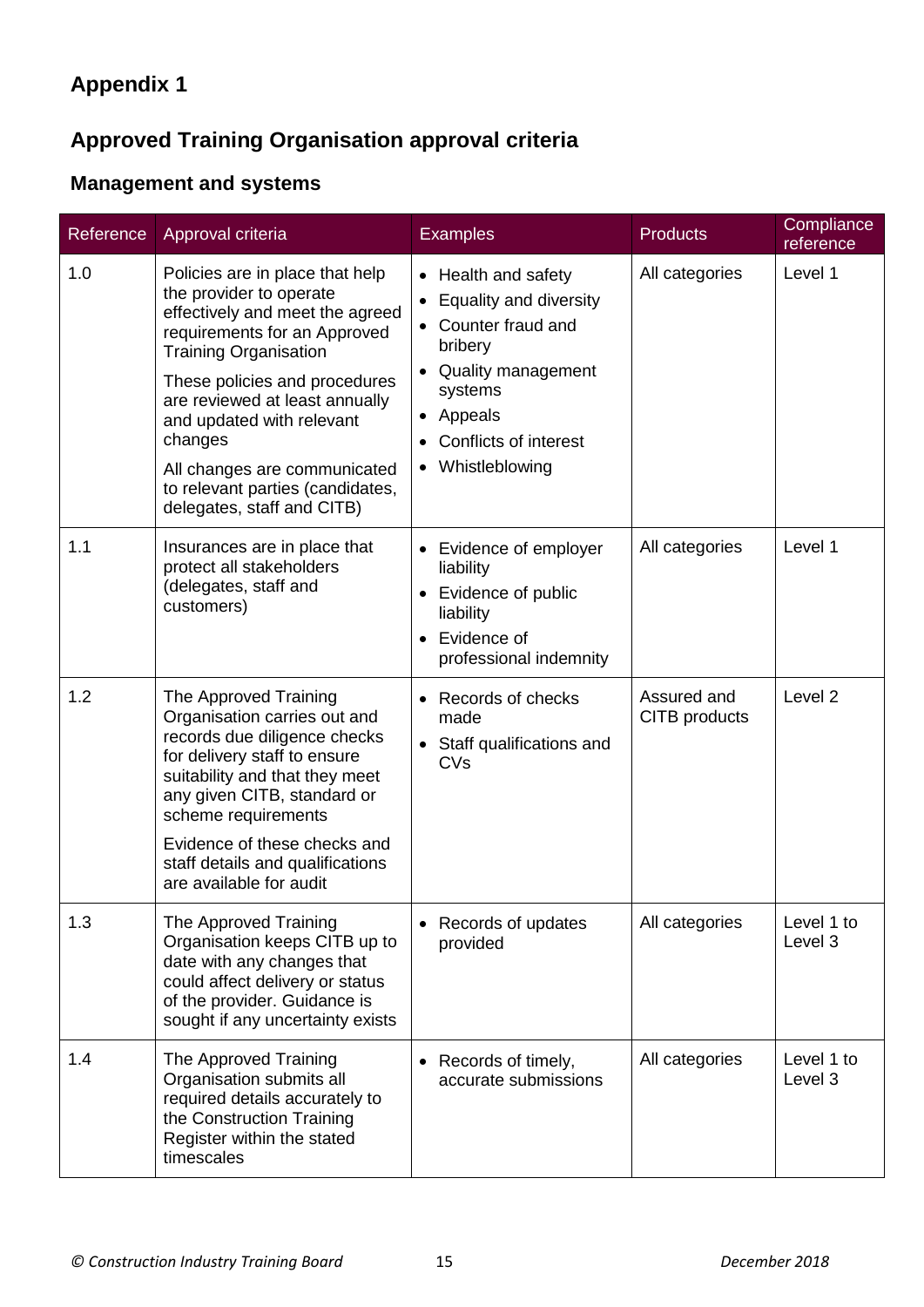# **Approved Training Organisation approval criteria**

# **Management and systems** *continued*

| Reference | Approval criteria                                                                                                                                                                                                                                                                                                                                                          | <b>Examples</b>                                                                                                                                                                                              | <b>Products</b>                                                                                                                                              | Compliance<br>reference |
|-----------|----------------------------------------------------------------------------------------------------------------------------------------------------------------------------------------------------------------------------------------------------------------------------------------------------------------------------------------------------------------------------|--------------------------------------------------------------------------------------------------------------------------------------------------------------------------------------------------------------|--------------------------------------------------------------------------------------------------------------------------------------------------------------|-------------------------|
| 1.5       | The Approved Training<br>Organisation maintains<br>auditable, accurate records and<br>provides access to CITB on<br>request (including Approved<br><b>Training Organisation</b><br>premises, staff and training<br>delivery locations)                                                                                                                                     | Training delivery staff<br>$\bullet$<br>Candidate and delegate<br>information<br>Quality assurance                                                                                                           | All categories                                                                                                                                               | Level 1 to<br>Level 3   |
| 1.6       | The Approved Training<br>Organisation has clearly written<br>operating procedures, covering<br>all aspects of the training<br>delivery and related<br>administration activities<br>Any conflicts of interest are<br>identified and documented with<br>steps taken to minimise risk in<br>the delivery. Where risks<br>cannot be minimised, guidance<br>is sought from CITB | • Operating procedures<br>related to Approved<br><b>Training Organisation</b><br>delivery<br>Conflict of interest<br>policy<br><b>Approved Training</b><br>$\bullet$<br>Organisation<br>organisational chart | Assured and<br>CITB products<br>Please refer to<br>specific scheme<br>rules for detail<br>Recognised<br>Please see specific<br>guidance for this<br>category | Level 1                 |
| 1.7       | Individual agreement (or opt<br>out) is gained from prospective<br>candidates or delegates to<br>allow the use of personal data<br>for the purpose of the CITB,<br><b>CTR and Approved Training</b><br>Organisation meeting current<br>legislative requirements<br>Confirmations to be available<br>for audit                                                              | Candidate confirmations<br>of agreement                                                                                                                                                                      | All categories                                                                                                                                               | Level <sub>2</sub>      |
| 1.8       | Actions arising from CITB<br>quality interventions are shared<br>with relevant staff and<br>completed within agreed<br>timescales                                                                                                                                                                                                                                          | Evidence of closure of<br>actions<br>Meeting minutes<br>$\bullet$<br>Changes to processes<br>Improved records                                                                                                | Assured and<br>CITB products                                                                                                                                 | Level <sub>2</sub>      |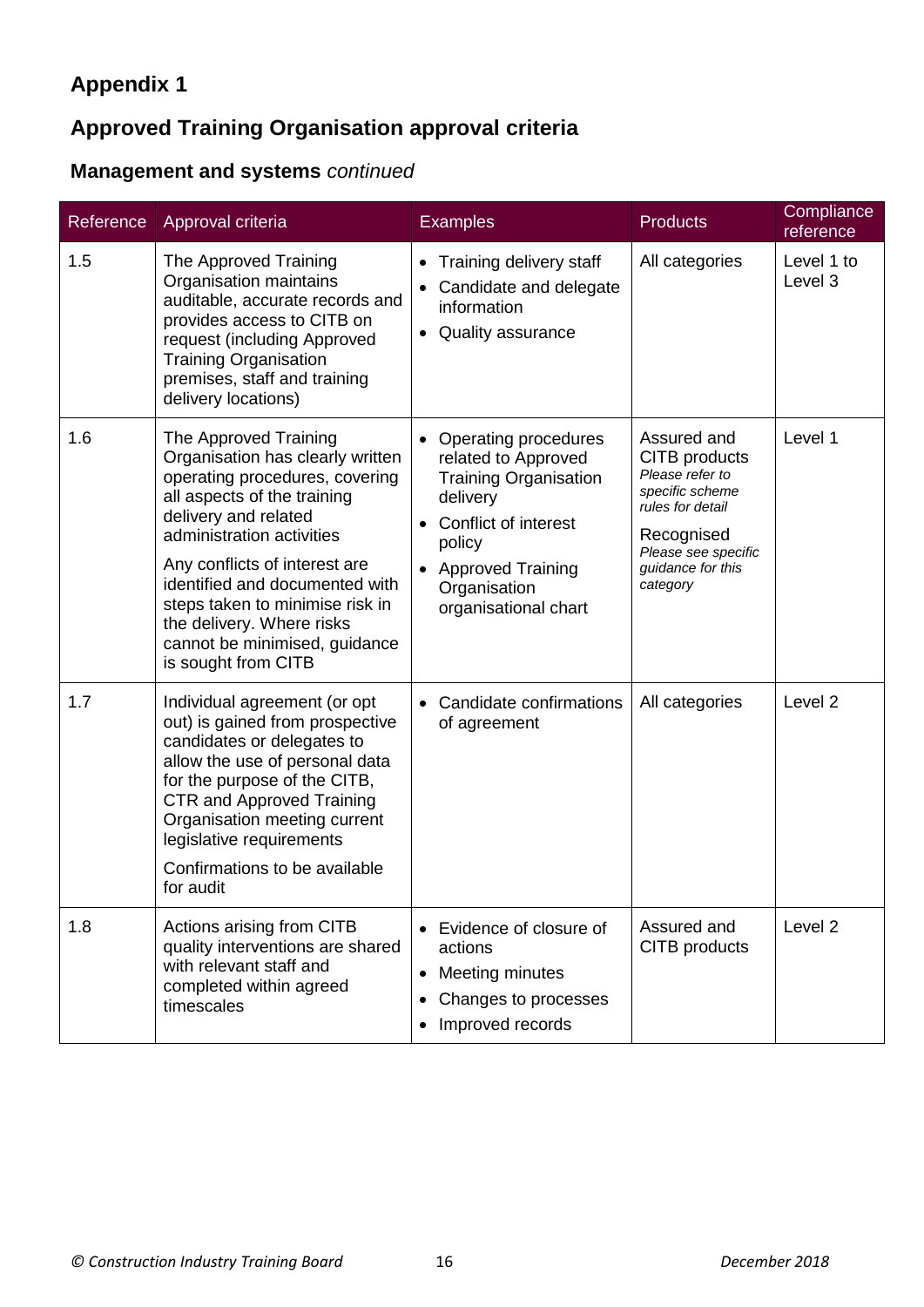# **Approved Training Organisation approval criteria**

### **Resources**

| Reference | Approval criteria                                                                                                                                                                                                                                                              | <b>Examples</b>                                                                                                                                                                               | <b>Products</b>                                                                                                                                              | Compliance<br>reference                       |
|-----------|--------------------------------------------------------------------------------------------------------------------------------------------------------------------------------------------------------------------------------------------------------------------------------|-----------------------------------------------------------------------------------------------------------------------------------------------------------------------------------------------|--------------------------------------------------------------------------------------------------------------------------------------------------------------|-----------------------------------------------|
| 2.0       | Sufficient qualified staff are in<br>place to meet the demands of<br>delivery, as specified in the<br>scheme rules or training<br>standard                                                                                                                                     | Number will be determined<br>by:<br>• standard requirements<br>· delegate numbers<br>• agreed course<br>requirements or scheme<br>rules                                                       | Assured and<br>CITB products<br>Please refer to<br>specific scheme<br>rules for detail<br>Recognised<br>Please see specific<br>guidance for this<br>category | Level 3                                       |
| 2.1       | <b>Approved Training</b><br>Organisation staff have clearly<br>defined roles, are aware of<br>their responsibilities and are<br>kept up to date with relevant<br>changes. Relevant CPD<br>activities are undertaken and<br>recorded to Approved Training<br>Organisation staff | • Role descriptions<br>• Approved Training<br>Organisation<br>organisational chart<br>Meeting minutes and/or<br>$\bullet$<br>records of internal<br>communication<br>CPD records<br>$\bullet$ | Assured and<br>CITB products<br>Please refer to<br>specific scheme<br>rules for detail<br>Recognised<br>Please see specific<br>guidance for this<br>category | Level 1                                       |
| 2.2       | Standards and self-<br>assessment documentation is<br>held, fully completed and<br>available for CITB audit on<br>request                                                                                                                                                      | • Standards and self-<br>assessment documents                                                                                                                                                 | Assured                                                                                                                                                      | Level <sub>2</sub>                            |
| 2.3       | Required physical resources<br>are listed by the standard or<br>scheme rules are in place,<br>meeting any given<br>specification<br>Current UK Health, Safety and<br><b>Welfare Regulations are</b><br>followed, along with any<br>relevant industry best practice             | • Standard self-<br>assessment documents                                                                                                                                                      | Assured                                                                                                                                                      | Level <sub>2</sub>                            |
| 2.4       | Health, safety and welfare<br>systems are in place to protect<br>the Approved Training<br>Organisation staff, candidates<br>and others. These are<br>reviewed and maintained                                                                                                   | • Risk assessments<br>Method statements<br>Health and safety policy<br>$\bullet$<br>Health and safety audits<br>and records of updates<br>Maintenance records                                 | Assured and<br>CITB products                                                                                                                                 | Dependent<br>on risk<br>Level 1 to<br>Level 3 |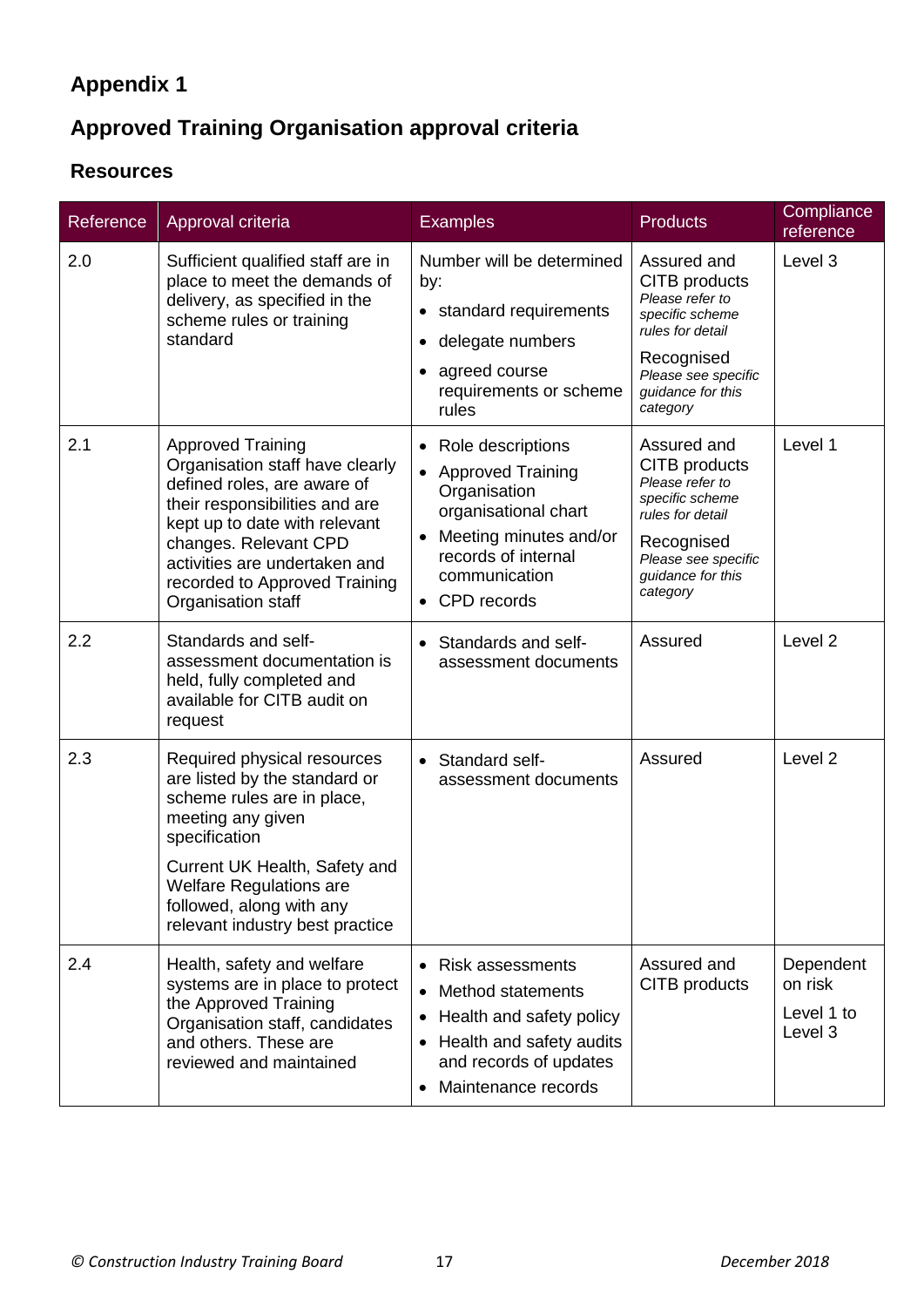# **Approved Training Organisation approval criteria**

# **Candidates**

| Reference | Approval criteria                                                                                                                                                                                                                                                                                                                                                                                                           | <b>Examples</b>                                                                                                                                                                                                       | <b>Products</b>              | Compliance<br>reference |
|-----------|-----------------------------------------------------------------------------------------------------------------------------------------------------------------------------------------------------------------------------------------------------------------------------------------------------------------------------------------------------------------------------------------------------------------------------|-----------------------------------------------------------------------------------------------------------------------------------------------------------------------------------------------------------------------|------------------------------|-------------------------|
| 3.0       | Information submitted to the<br><b>Construction Training Directory</b><br>is accurate, allowing<br>employers and delegates to<br>make informed decisions on<br>the content of the training<br>course                                                                                                                                                                                                                        | • Course information held<br>on the Construction<br><b>Training Directory that</b><br>accurately describes the<br>training being offered                                                                              | All categories               | Level <sub>2</sub>      |
| 3.1       | All candidates and delegates<br>undergo initial assessment to<br>accurately identify course<br>sustainability and where any<br>special requirements or<br>reasonable adjustments are<br>required. Records are kept<br>Any identified needs are<br>recorded. The CITB Equal<br>Opportunities and Reasonable<br>Adjustments Policy and/or<br>specific scheme rules are<br>followed, where possible, to<br>provide fair access | • Candidate initial<br>assessment results and<br>records of any<br>adjustments made                                                                                                                                   | Assured and<br>CITB products | Level 2                 |
| 3.2       | Candidate and delegate<br>identification checks are<br>undertaken and recorded in<br>line with the requirements<br>listed in Appendix 3 and<br>paragraphs 43 and 44 of this<br>document                                                                                                                                                                                                                                     | Candidate ID checks                                                                                                                                                                                                   | Assured and<br>CITB products | Level <sub>2</sub>      |
| 3.3       | Candidates and delegates<br>undertake a suitable and<br>sufficient induction for the<br>training being provided.<br>Accurate confirmations are<br>kept                                                                                                                                                                                                                                                                      | • Records of candidate<br>inductions                                                                                                                                                                                  | Assured and<br>CITB products | Level 1                 |
| 3.4       | Training, assessment and<br>delivery are undertaken in<br>English, Welsh or Irish. If<br>delivery occurs in another<br>language, this is permitted and<br>carried out in line with the<br>specific scheme guidance                                                                                                                                                                                                          | • Initial assessment<br>records<br>Induction records<br>$\bullet$<br>Internal quality<br>assurance monitoring<br>Records of delivery<br>$\bullet$<br>Records of authorised<br>delivery if another<br>language is used | Assured and<br>CITB products | Level 3                 |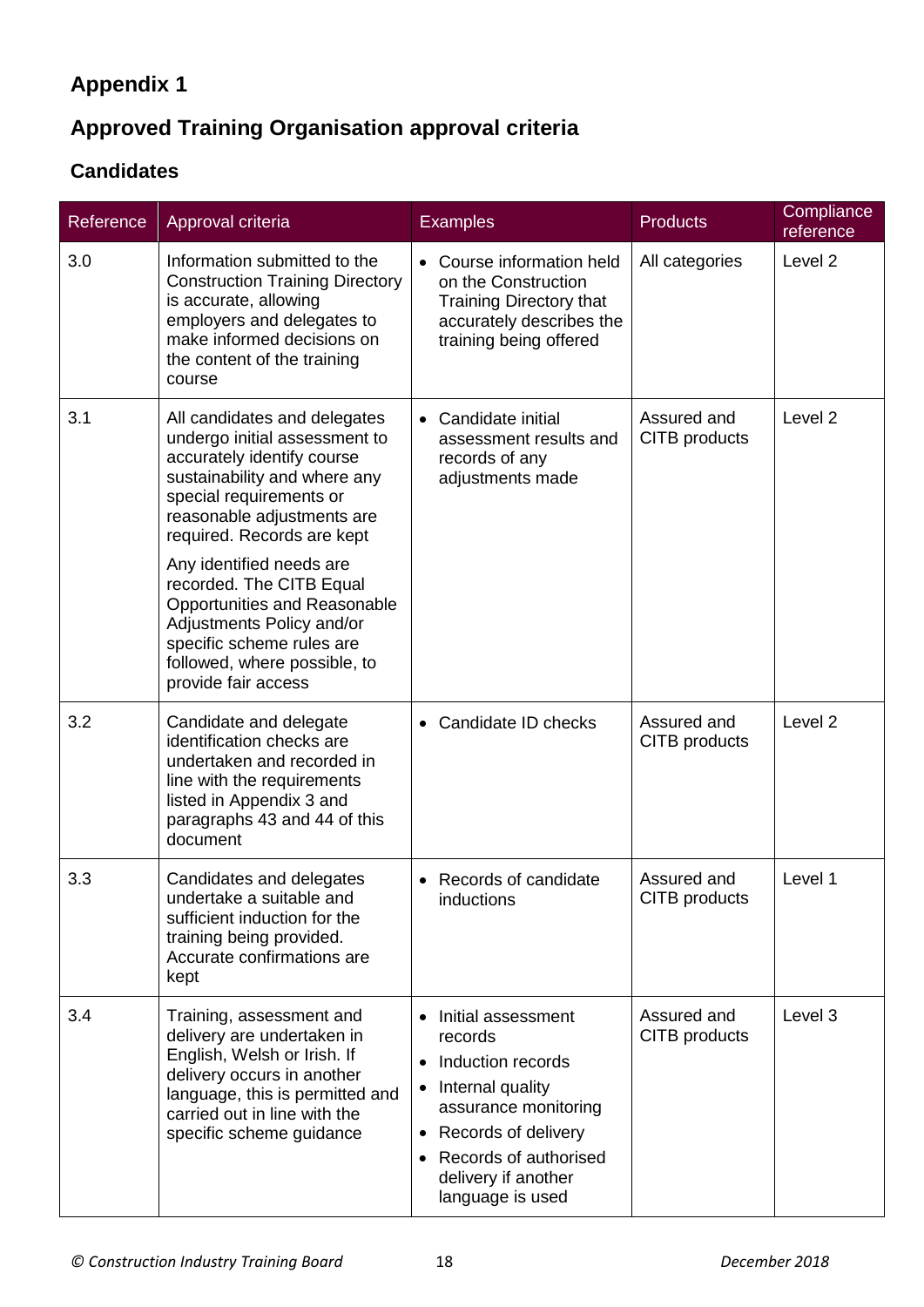# **Approved Training Organisation approval criteria**

# **Candidates** *continued*

| Reference | Approval criteria                                                                                                                                                            | <b>Examples</b>                                                                                                                                                               | <b>Products</b>                 | Compliance<br>reference |
|-----------|------------------------------------------------------------------------------------------------------------------------------------------------------------------------------|-------------------------------------------------------------------------------------------------------------------------------------------------------------------------------|---------------------------------|-------------------------|
| 3.5       | Candidates and employers are<br>made aware of the Approved<br>Training Organisation's appeal<br>and complaints procedure.<br>Access is given without the<br>need for request | Complaints and appeals<br>$\bullet$<br>procedures<br>Candidate induction<br>records<br>Feedback from<br>employers and<br>candidates<br>• Records of appeals and<br>complaints | <b>Assured CITB</b><br>products | Level 2                 |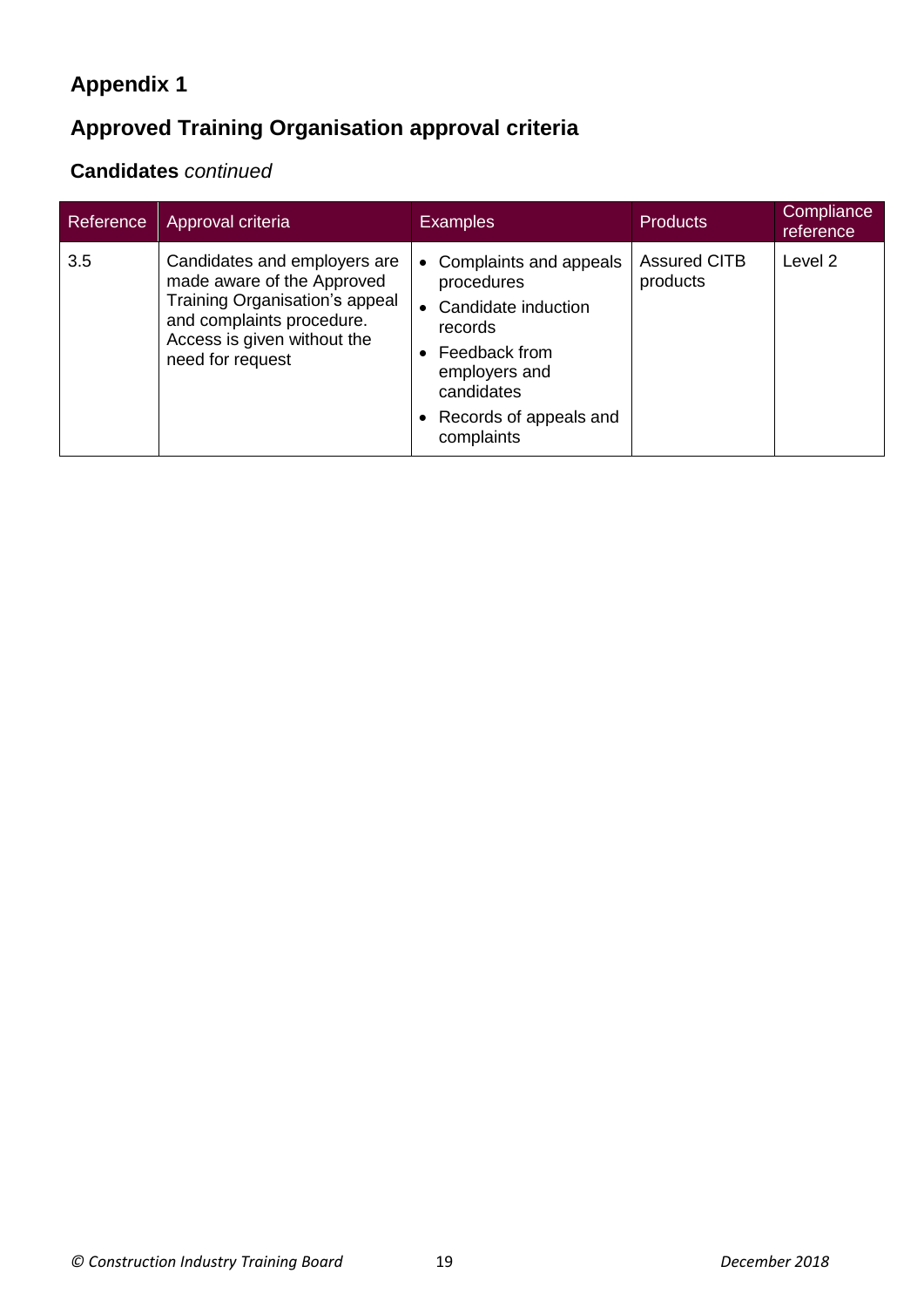# **Approved Training Organisation approval criteria**

# **Internal quality assurance**

| Reference | Approval criteria                                                                                                                                                                                                                                                                                                                                                         | <b>Examples</b>                                                                                                                    | <b>Products</b>              | Compliance<br>reference |
|-----------|---------------------------------------------------------------------------------------------------------------------------------------------------------------------------------------------------------------------------------------------------------------------------------------------------------------------------------------------------------------------------|------------------------------------------------------------------------------------------------------------------------------------|------------------------------|-------------------------|
| 4.0       | Quality management systems<br>are clearly documented and<br>cover all aspects of the<br><b>Approved Training</b><br>Organisation's processes                                                                                                                                                                                                                              | • QMS systems that<br>monitor                                                                                                      | Assured and<br>CITB products | Level 1                 |
| 4.1       | The Approved Training<br>Organisation has in place<br>suitably qualified staff to carry<br>out quality monitoring activity                                                                                                                                                                                                                                                | Staff requirements<br>(paragraph 35)                                                                                               | Assured and<br>CITB products | Level 3                 |
| 4.2       | Records of quality monitoring<br>are maintained in line with<br>agreed quality management<br>system requirements, allowing<br>for audit, and available for<br>review                                                                                                                                                                                                      |                                                                                                                                    | Assured and<br>CITB products | Level <sub>2</sub>      |
| 4.3       | Quality monitoring activity<br>ensures that CITB product<br>scheme rules and industry<br>standard requirements are<br>consistently followed by the<br>delivery team<br>Records of training documents<br>demonstrate full completion of<br>published standards or course<br>requirements. Records of<br>training meet CITB data<br>requirements (paragraph 43<br>and $44)$ | • Evidence of quality<br>system review and<br>updates<br>Evidence of closure of<br>agreed CITB quality<br>interventions            | Assured and<br>CITB products | Level <sub>2</sub>      |
| 4.4       | Quality monitoring systems<br>and processes are regularly<br>reviewed, with changes made<br>to improve, where needed<br>Actions from CITB quality<br>interventions are actioned and<br>used to update internal<br>processes to avoid repetition<br>or reoccurrence                                                                                                        | Evidence of quality<br>system review and<br>updates<br>Evidence of closure of<br>$\bullet$<br>agreed CITB quality<br>interventions | Assured and<br>CITB products | Level 1                 |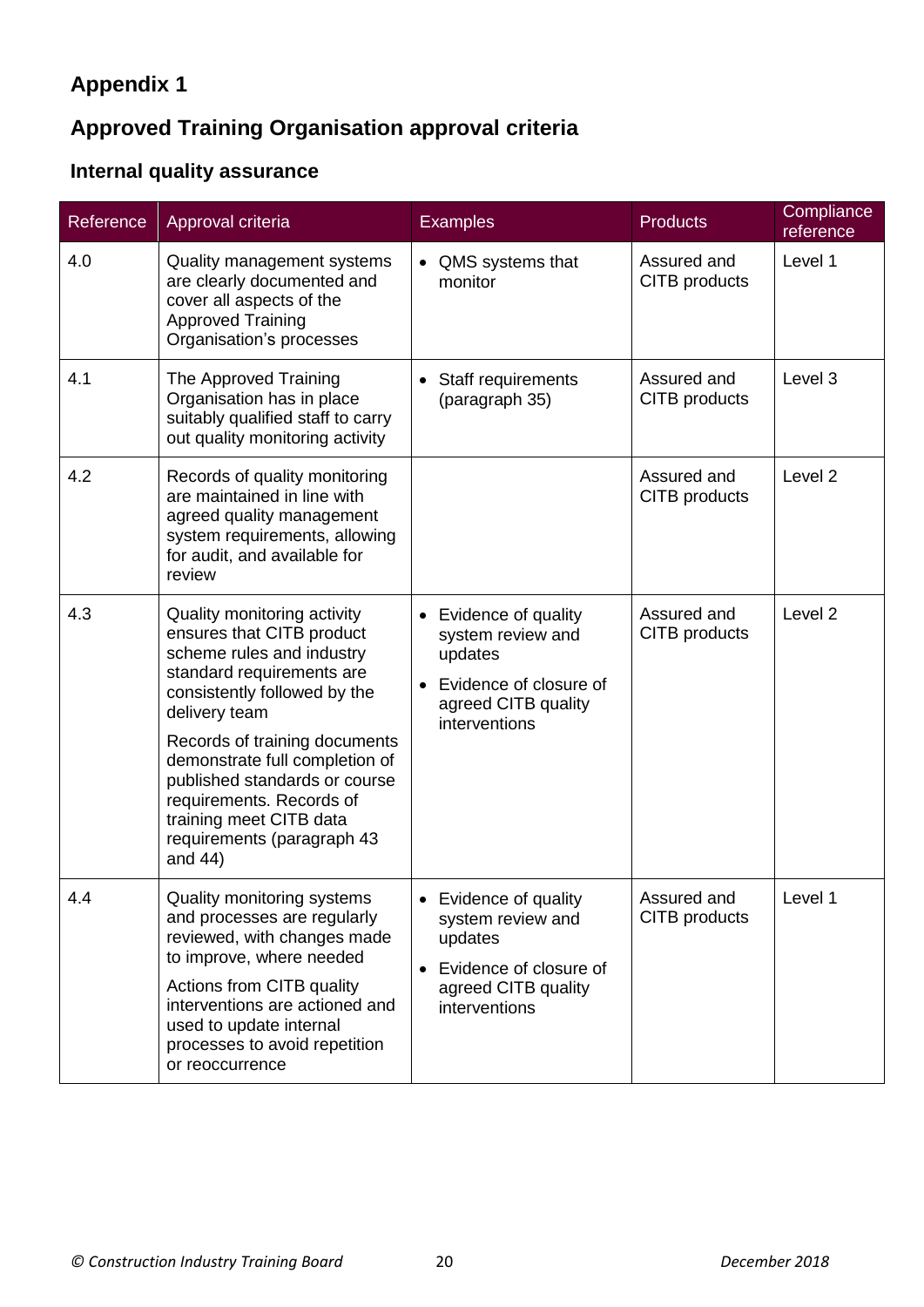# **Approved Training Organisation approval criteria**

### **Records**

| Reference | Approval criteria                                                                                                                                                                                   | <b>Examples</b>                                                                                                                                        | <b>Products</b>                     | Compliance<br>reference |
|-----------|-----------------------------------------------------------------------------------------------------------------------------------------------------------------------------------------------------|--------------------------------------------------------------------------------------------------------------------------------------------------------|-------------------------------------|-------------------------|
| 5.0       | Records                                                                                                                                                                                             | Evidence of data<br>$\bullet$<br>collection, review and<br>relevant changes (for<br>example, date review,<br>meeting minutes and<br>procedure changes) | Assured and<br>CITB products        | Level 1                 |
| 5.1       | The Approved Training<br>Organisation collects and<br>records candidate, delegate<br>and employer feedback<br>This is regularly reviewed and<br>used to improve the quality of<br>delivery          | • Evidence of employer<br>and candidate delivery<br>Records of changes<br>$\bullet$<br>made<br>Evidence of action<br>taken as a result of<br>feedback  | Assured and<br>CITB products        | Level 1                 |
| 5.2       | The approved training<br>organisation will have<br>processes to ensure Delegates<br>are made aware of any<br>requirement to provide<br>photographic identification on<br>the first day of a course. | Evidence of;<br>Processes and<br>procedures<br>Pre-course information<br>and joining<br>instructions<br>Staff training records                         | Assured and<br><b>CITB Products</b> | Level 1                 |
| 5.3       | The trainer shall capture<br>evidence of the photographic<br>identification and must include<br>as a minimum;<br>ID description;<br>Last 4 digits of the<br>identification or photo copy of         | Evidence of:<br>Photographic<br>identification log                                                                                                     | Assured and<br>CITB products        | Level 1 to<br>Level 3   |
|           | the identification should there<br>be no identification numbers.                                                                                                                                    |                                                                                                                                                        |                                     |                         |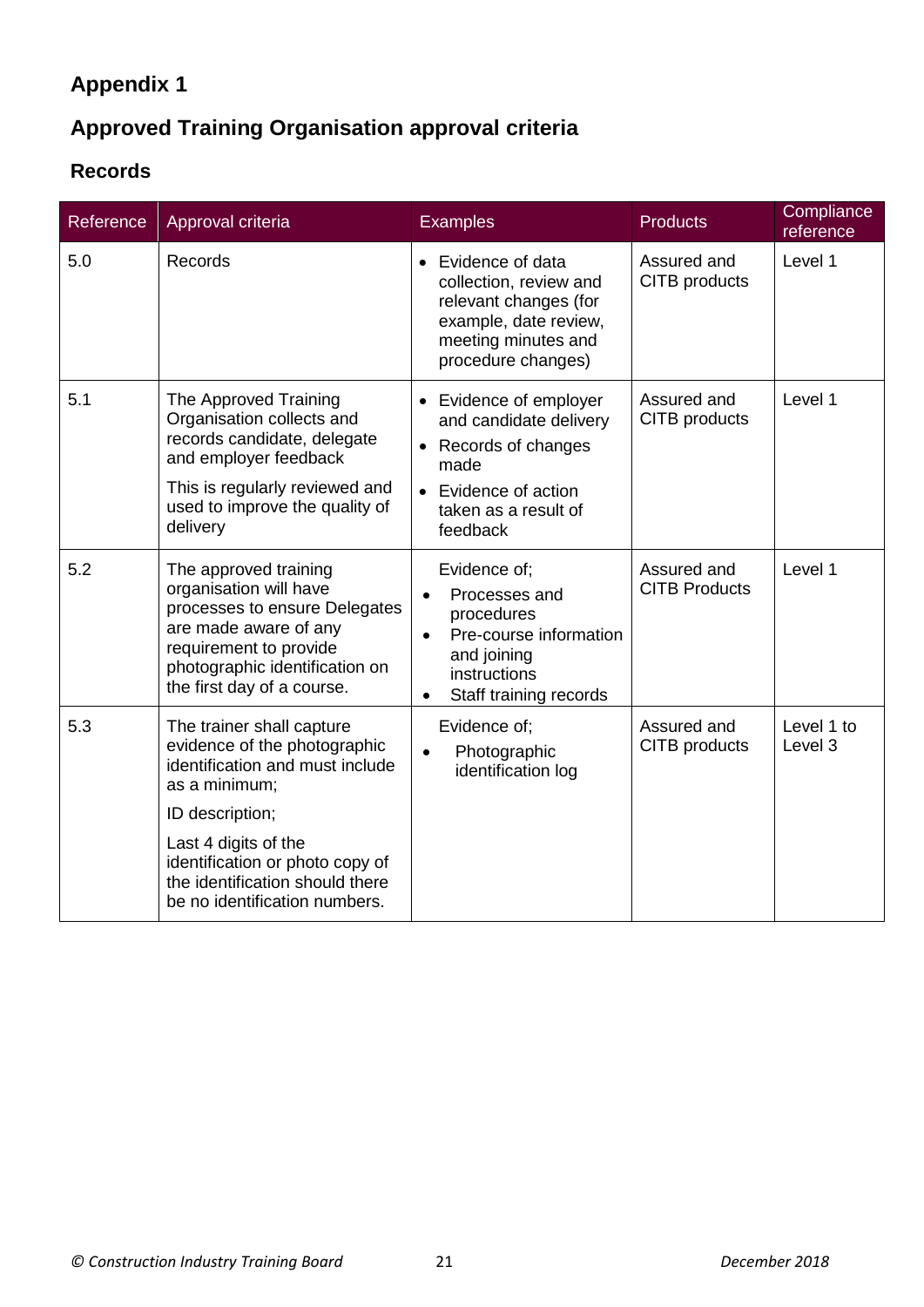# **Corrective actions**

Upon the conclusion of a quality assurance intervention, where it has been found that the Approved Training Organisation is not compliant with Appendix 1, CITB will issue a corrective action as detailed below.

#### **Action plan – Level 1**

This will not affect the Approved Training Organisation's ability to deliver training or access the Construction Training Directory or Construction Training Register. An action plan will be issued by the CITB Quality Assurance department and/or CITB quality representative detailing the required action to be undertaken in order to become compliant with the approval criteria.

#### **Removal of access to either the Construction Training Register or Construction Training Directory – Level 2**

The Approved Training Organisation's details will be temporarily removed from the Construction Training Directory, or the Approved Training Organisation will be prevented from uploading achievement data into the Construction Training Register. Actions will be provided by the CITB Quality Assurance department and/or quality representative and successful completion of these will be required by CITB before access will be reinstated, returning the Approved Training Organisation to be compliant with the approval criteria in Appendix 1.

#### **Removal of access to both the Construction Training Directory and Construction Training Register – Suspension of Approved Training Organisation status – Level 3**

Due to the severity of the areas identified as requiring attention, the Approved Training Organisation will have all course details removed from the Construction Training Register. Where possible, time-bound actions will be provided by the CITB Quality Assurance department and/or quality representative, which will require completion before access rights will be reinstated, returning the Approved Training Organisation to be compliant with the approval criteria in Appendix 1.

#### **Persistent and repeated failures**

In situations where the Approved Training Organisation fails to remedy a shortfall identified by CITB or consistently repeats the same shortfall, CITB may escalate the level of action applied to the Approved Training Organisation.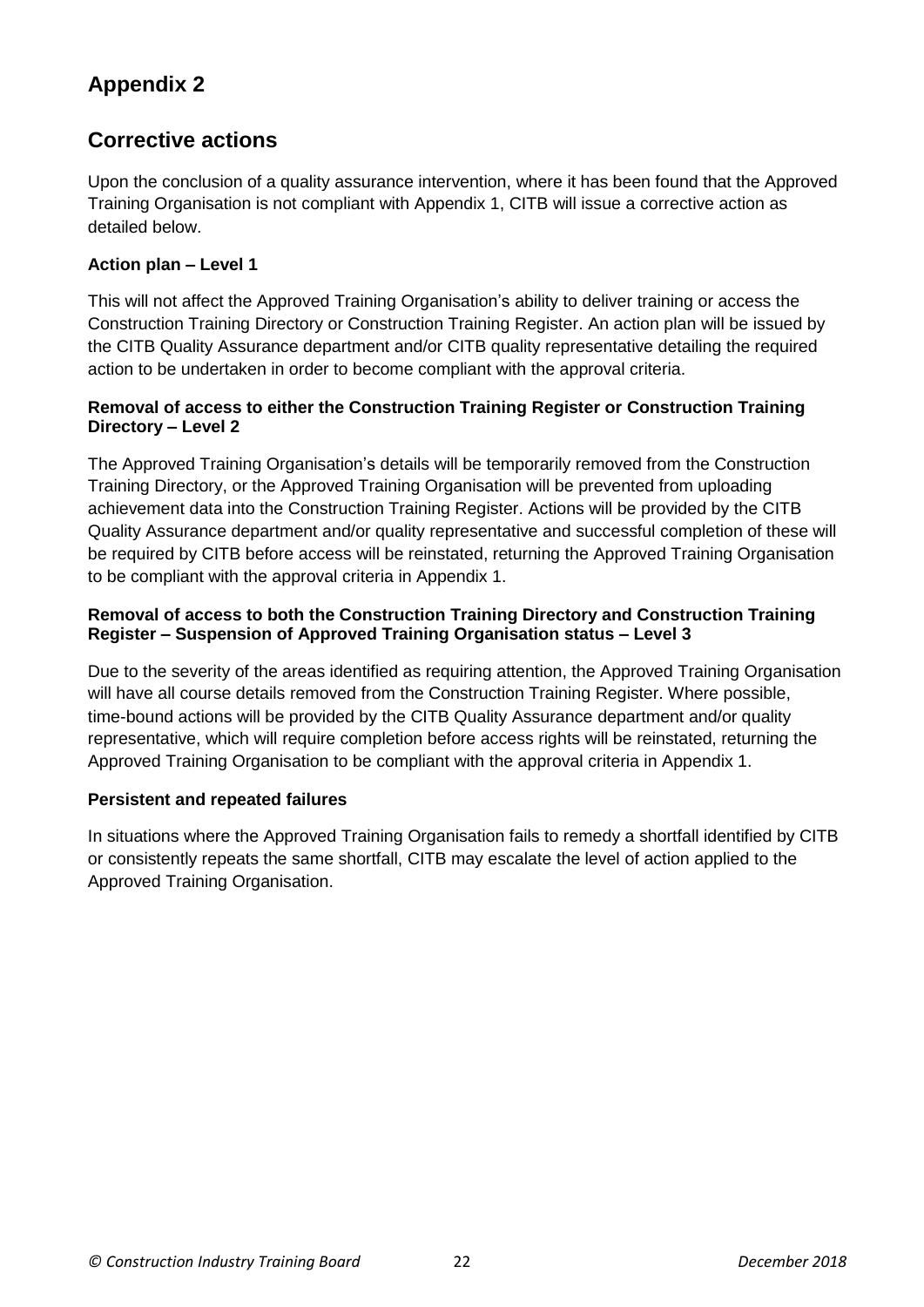## **Accepted trainer qualifications**

Listed in the table below are the recognised trainer qualifications (Assured category and relevant CITB products). (*This list is accurate at the time of publication, and will be subject to change and review based on future requirements.*)

If the prospective trainer has completed a qualification or certified course not listed below, an application can be made to the CITB quality assurance team. Relevant additional information will be required to be submitted to support the application.

| <b>PTLLS Level 3</b>                                                         | Preparing to Teach in the Lifelong Learning Sector      |
|------------------------------------------------------------------------------|---------------------------------------------------------|
| <b>CTLLS Level 3</b>                                                         | Certificate in Teaching in the Lifelong Learning Sector |
| <b>DTLLS Level 5</b>                                                         | Diploma in Teaching in the Lifelong Learning Sector     |
| <b>PGCE</b>                                                                  | Postgraduate Certificate in Education                   |
| C&G 7302                                                                     | <b>Certificate in Delivering Learning</b>               |
| C&G 7303                                                                     | Preparing to Teach in the Lifelong Learning Sector      |
| C&G 7307                                                                     | Certificate in Delivering Learning/Teaching Adults      |
| C&G 7407                                                                     | <b>Certificate in Further Education Teaching</b>        |
| <b>PCET</b>                                                                  | Post Compulsory Education and Training                  |
| <b>Construction Plant Competence Scheme</b><br><b>Instructor Card</b>        |                                                         |
| <b>Certificate of Training Achievement</b><br><b>Instructor Card</b>         |                                                         |
| L Unit $9$ (L9)                                                              | Create climate that promotes learning                   |
| L Unit 10 (L10)                                                              | Enable learning through presentations                   |
| L Unit 11 (L11)                                                              | Enable learning through demonstrations and instruction  |
| L Unit 12 (L12)                                                              | Enable learning through coaching/mentoring              |
| Level 3 In Education and Learning                                            |                                                         |
| LEVEL 4 In Education and Learning                                            |                                                         |
| <b>TAQA L3 Award in Assessing Vocationally</b><br><b>Related Achievement</b> |                                                         |
| <b>TAQA L3 Certificate in Assessing</b><br><b>Vocational Achievement</b>     |                                                         |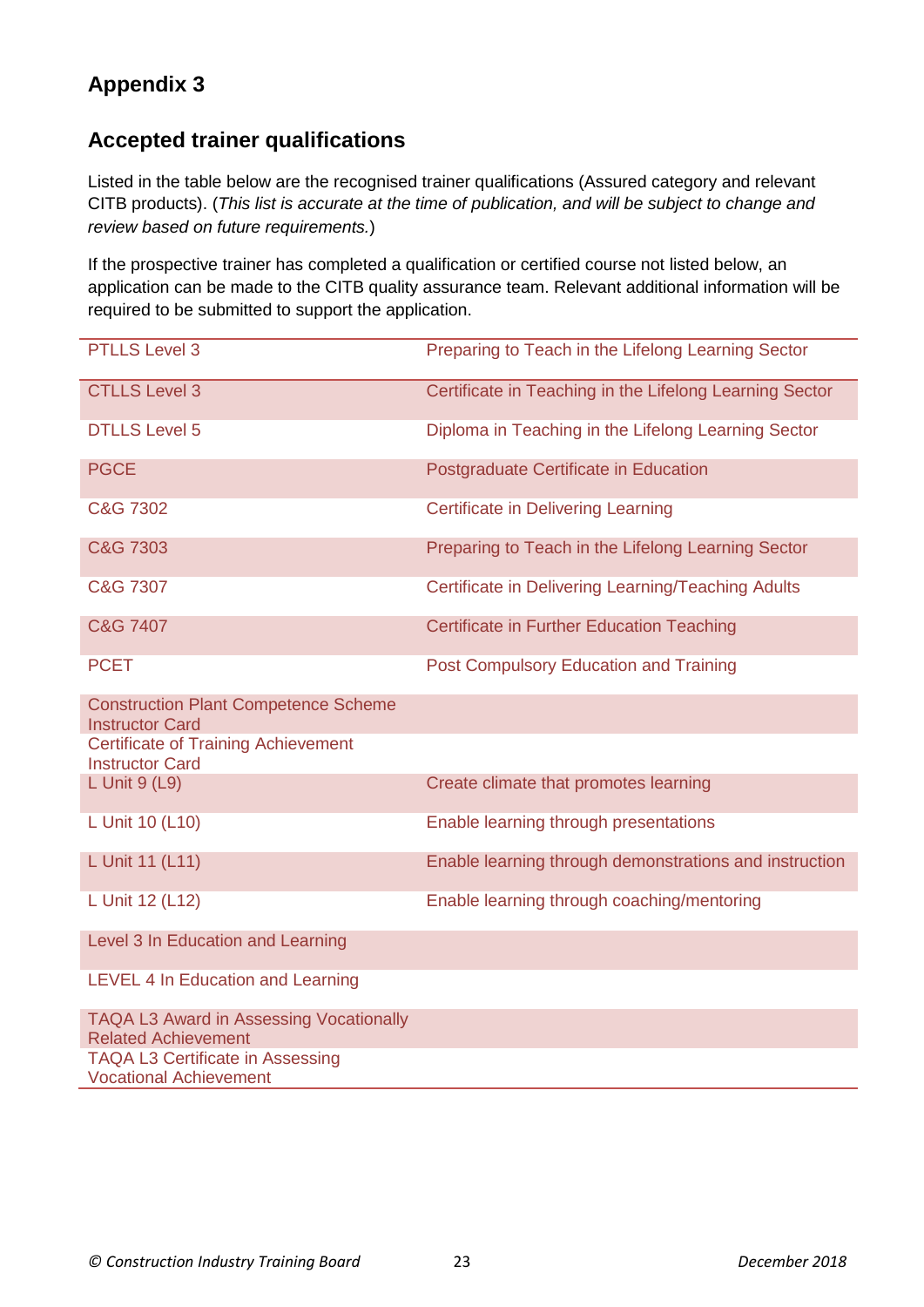## **Example reasons to update CITB**

The items listed below are to provide an indication of possible incidents that would require an Approved Training Organisation to provide an update to CITB. (*This list is not exhaustive.*)

- A material change in governance structure or legal status.
- A change of control.
- A merger between it and another Approved Training Organisation, company or organisation.
- Any insolvency or bankruptcy proceedings.
- There is a substantial error in the published training standard (Assured) or CITB product requirements.
- There has been a loss or theft of, or a breach of confidentiality in, Approved Training Organisation records (for example, delivery and administration).
- The Approved Training Organisation cannot supply requested information to CITB by a stipulated date.
- There has been a failure in the delivery of training and/or related assessments or testing that threatens industry confidence in the training, assessment or testing entered on the Construction Training Directory.
- Loss of key Approved Training Organisation staff that will limit or prevent the delivery of approved product categories (Assured, CITB products and Recognised).
- The Approved Training Organisation has issued incorrect results or certificates.
- The Approved Training Organisation believes that there has been an incident of malpractice or maladministration that could invalidate the achievement of a training standard, CITB course or regulated certificate.
- A third party awarding organisation has rescinded qualifications and/or certificates.
- A qualification or certificate has been returned as a result of an error and the achievement is no longer valid.
- Fraudulent or inappropriate use of the Construction Training Directory and Construction Training Register by Approved Training Organisation staff.
- The Approved Training Organisation is named as a party in any criminal or civil proceedings or is subject to a regulatory investigation or sanction by any professional, regulatory or government body.
- A senior officer of the Approved Training Organisation is a party to criminal proceedings (other than minor driving offences), is subject to any action for disqualification as a company director, or is subject to disciplinary proceedings by any professional, regulatory or government body.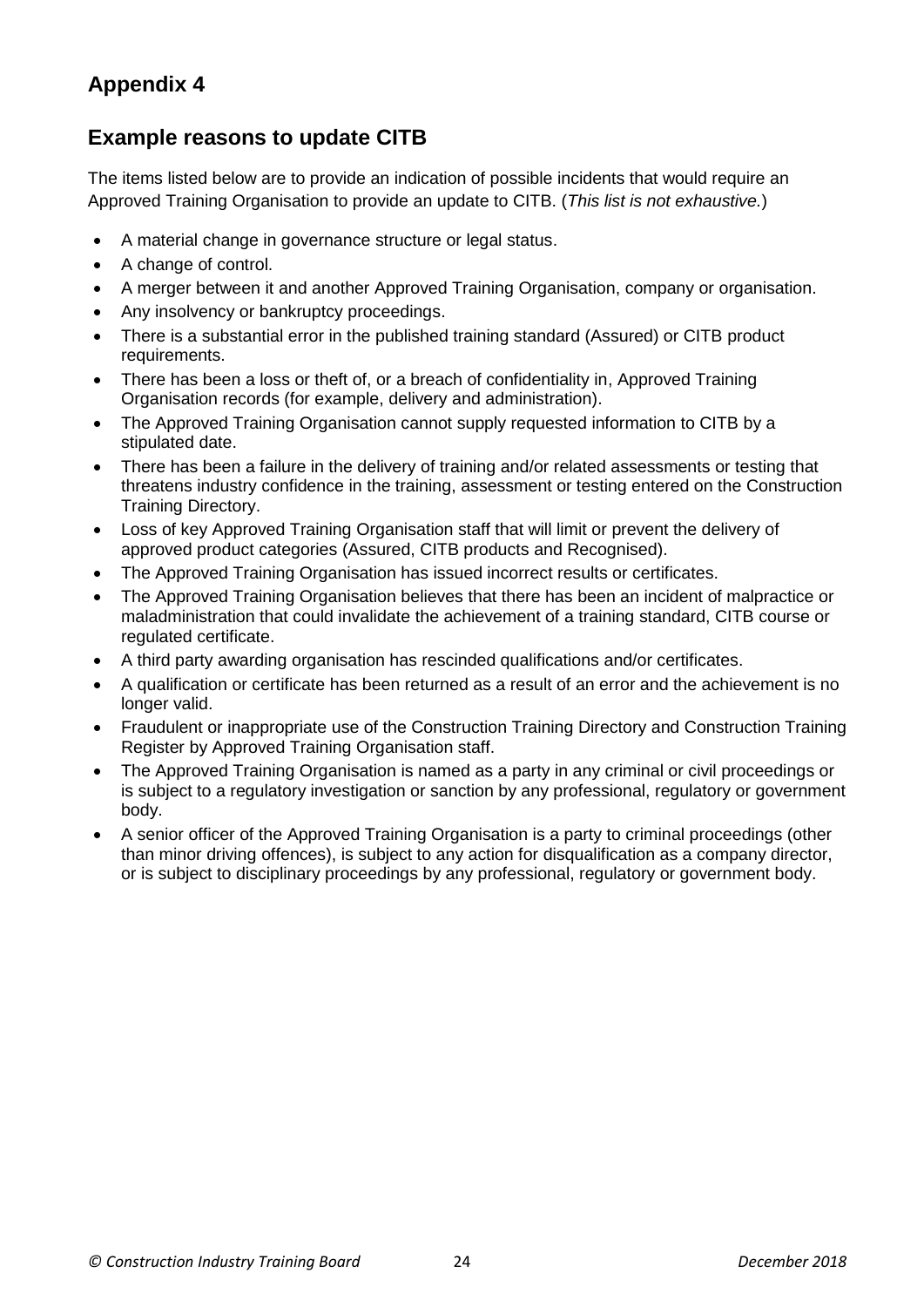### **Fair processing Notice statement**

#### *Fair Processing Notice*

*The information you provide to the CITB Approved Training Organisation, {insert name}, will be used for administering Training Courses and for purposes connected with the Construction Industry Training Board's ("CITB") role as an Industrial Training Board in accordance with the Industrial Training Act 1982.*

*Your data will be held securely and treated confidentially and will not be disclosed to external parties other than as required for the purposes described above. This may include sharing your information on the CITB Construction Training Register as well as with employers, awarding organisations, competency card schemes or training providers.*

*Further information, including your legal rights and how your information may be used, can be found by:*

- *viewing the CITB Privacy Notice online at citb.co.uk/privacy;*
- *asking the Approved Training Organisation for information about how they manage your personal data.*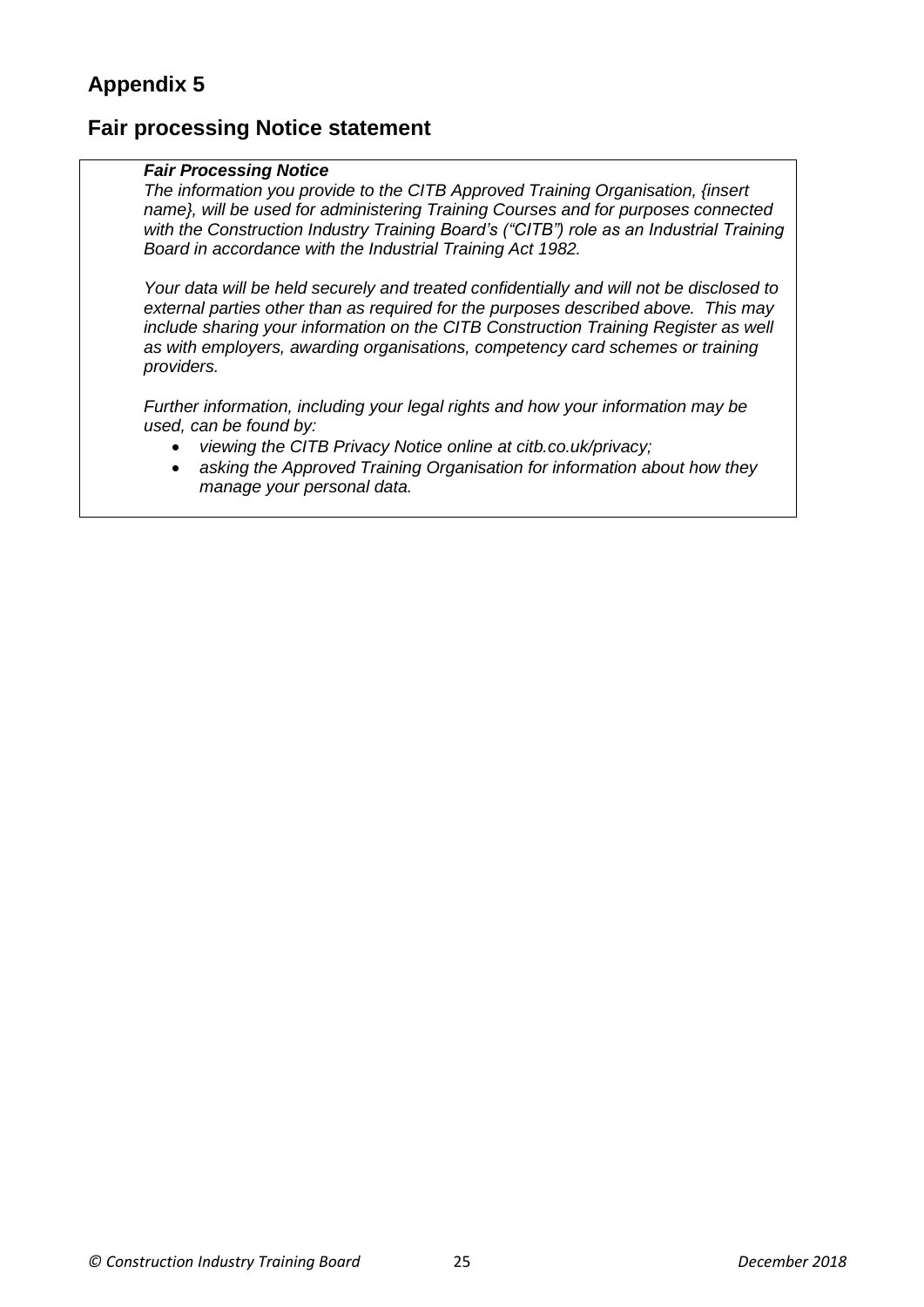# **Glossary**

| <b>Term</b>                                                           | <b>Definition</b>                                                                                                                                                                                                                                                                               |
|-----------------------------------------------------------------------|-------------------------------------------------------------------------------------------------------------------------------------------------------------------------------------------------------------------------------------------------------------------------------------------------|
| Appeal                                                                | The process through which a decision may be challenged on the<br>outcome of an enquiry about results or, where appropriate, other<br>procedural decisions affecting a centre or individual learner                                                                                              |
| <b>Approved Training</b><br>Organisation (ATO)                        | A commercial training provider, in-house training department,<br>college, university, charity or federation delivering construction-<br>related training courses and qualifications, delivered to the industry<br>or CITB standard, who has successfully completed the CITB<br>approval process |
| <b>Approved Training</b><br>Organisation authorised<br>representative | A named individual in the Approved Training Organisation<br>responsible for the overall quality assurance, management and<br>administration of product category/s approved                                                                                                                      |
| Assessment                                                            | A process of making decisions about the extent to which a<br>delegate's or candidate's performance meets the learning<br>outcomes for an agreed standard or training course. Assessment<br>methodology for the Assured category is listed within the standard                                   |
| Awarding organisation                                                 | A third party body that is regulated by OFQUAL, SQA or CECA and<br>awards qualifications                                                                                                                                                                                                        |
| Candidates and/or delegates                                           | Individuals that are undertaking training, assessment or testing<br>included in the defined product category for an Approved Training<br>Organisation                                                                                                                                           |
| Category (product)                                                    | Assured, CITB products and Recognised                                                                                                                                                                                                                                                           |
| Competent                                                             | Having the necessary skills, knowledge and experience to carry out<br>a task safely and to the standard required                                                                                                                                                                                |
| <b>Construction Training</b><br>Directory (CTD)                       | An online catalogue containing the details of training courses<br>delivered to an industry or CITB standard                                                                                                                                                                                     |
| <b>Construction Training</b><br>Register (CTR)                        | An online database that contains an individual's transferrable,<br>construction-related training courses and qualifications                                                                                                                                                                     |
| Continuous professional<br>development (CPD)                          | The process of tracking and documenting the skills, knowledge and<br>experience that is gained both formally and informally as work is<br>carried out, beyond any initial training. It's a record of what is<br>experienced, learnt and then applied                                            |
| Corrective action                                                     | Actions given by the CITB Quality Assurance department or<br>authorised member of staff that align to Appendix 1, that are<br>required to be completed by the Approved Training Organisation to<br>become compliant                                                                             |
| Customer co-ordinator                                                 | A member of CITB staff assigned to centres to give a single point of<br>contact                                                                                                                                                                                                                 |